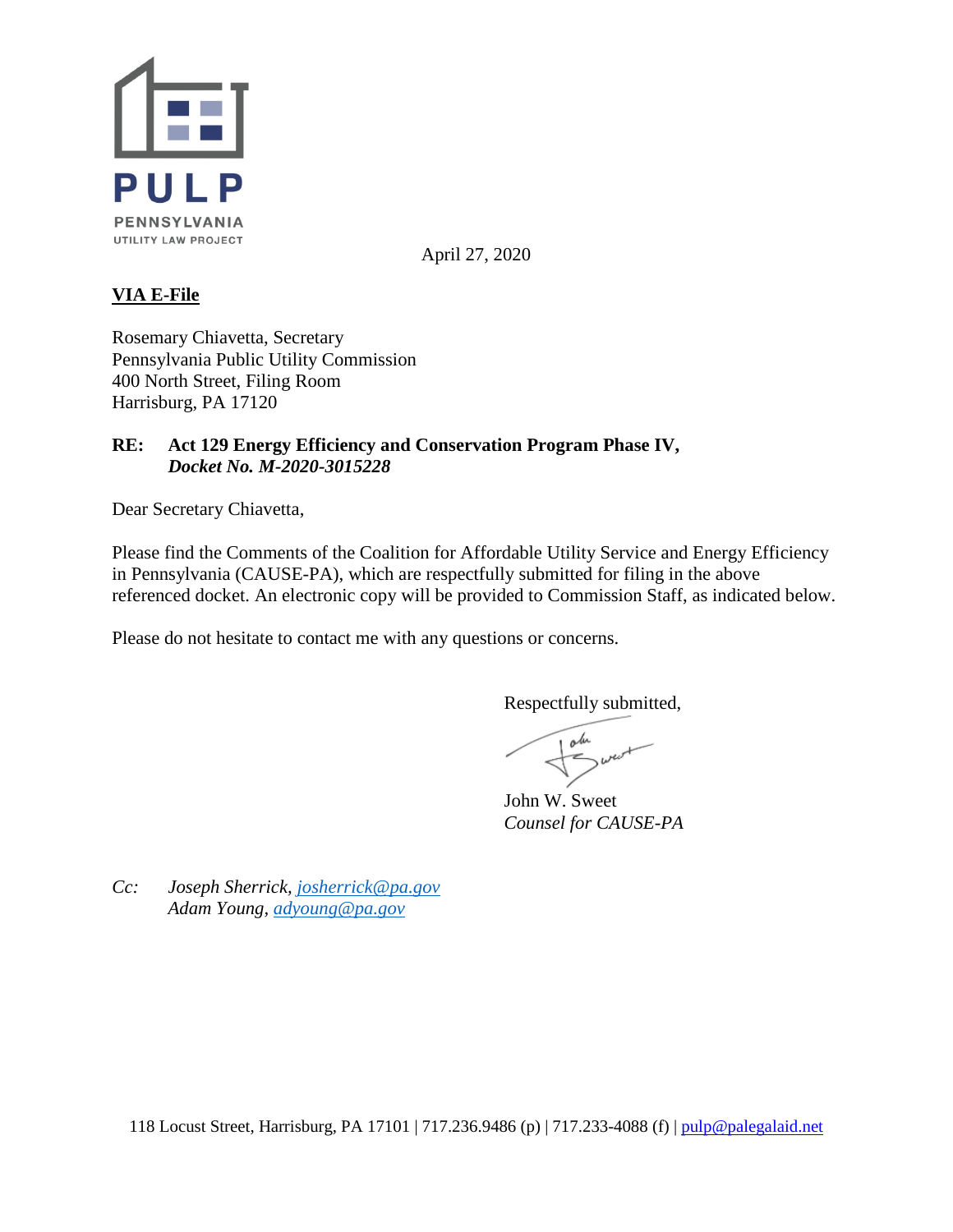#### **BEFORE THE PENNSYLVANIA PUBLIC UTILITY COMMISSION**

**Act 129 Energy Efficiency and Conservation Program Phase IV Docket No. M-2020-3015228**

#### **COMMENTS**

**OF**

# **THE COALITION FOR AFFORDABLE UTILITY SERVICES AND ENERGY EFFICIENCY IN PENNSYLVANIA**

Submitted to the Phase IV Tentative Implementation Order Entered March 12, 2020

> **PENNSYLVANIA UTILITY LAW PROJECT** *Counsel for CAUSE-PA*

John W. Sweet, Esq., PA ID: 320182 Elizabeth R. Marx, Esq., PA ID: 309014 Ria Pereira, Esq., PA ID: 316771 118 Locust Street Harrisburg, PA 17101 Tel.: 717-236-9486 Fax: 717-233-4088 April 27, 2020 [pulp@palegalaid.net](mailto:pulp@palegalaid.net)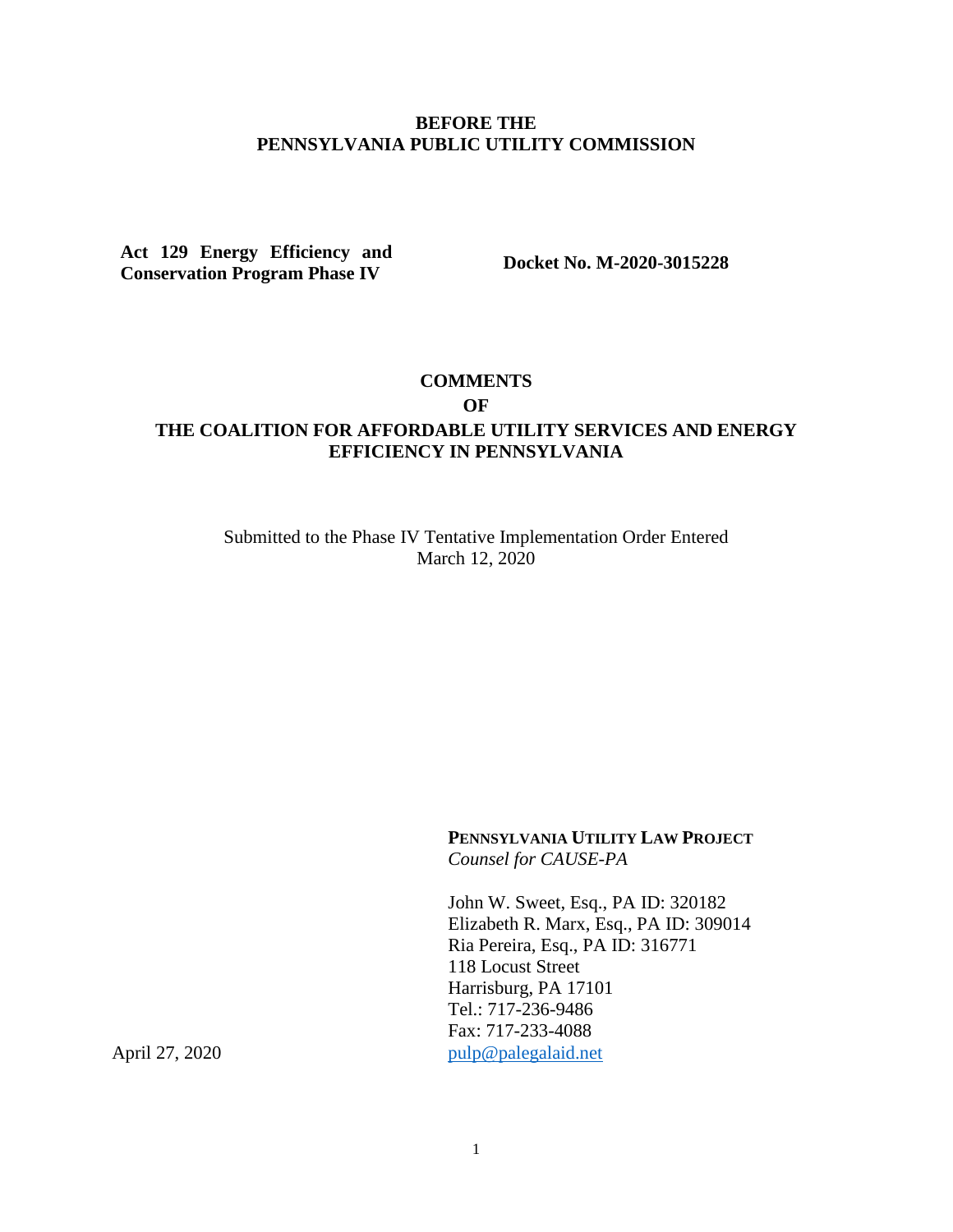#### **I. INTRODUCTION**

The Coalition for Affordable Utility Services and Energy Efficiency in Pennsylvania (CAUSE-PA) submits the following comments and recommendations in Response to the Pennsylvania Public Utility Commission's (Commission or PUC) Tentative Implementation Order (Tentative Order" or "TO), entered on March 12, 2020 at Docket No. M-2020-3015228, regarding the implementation of Act 129 Energy Efficiency and Conservation Program Phase IV.

CAUSE-PA is a statewide unincorporated association of low-income individuals which advocates on behalf of its members to enable consumers of limited economic means to connect to and maintain affordable water, electric, heating and telecommunication services. CAUSE-PA membership is open to individuals residing in the Commonwealth of Pennsylvania who are committed to the goal of helping economically vulnerable individuals and families access and maintain affordable utility services and achieve economic independence and family well-being.

CAUSE-PA supports the creation, development, and implementation of robust effective energy efficiency and conservation programs, targeted to assist low-income Pennsylvanians. These programs are an essential component for obtaining and maintaining long term electricity affordability as well as support the health and welfare of individuals, families, and the community as a whole. To that end, CAUSE-PA, through its counsel at the Pennsylvania Utility Law Project, has been an active participant in the planning, litigation, implementation, and review of Act 129 programming for many years. CAUSE-PA was an active party in the Phase II and Phase III implementation and plan review proceedings, and is an engaged participant in Act 129 stakeholder processes. Through that time, CAUSE-PA has gained significant experience with the design and operation of these programs across the Commonwealth.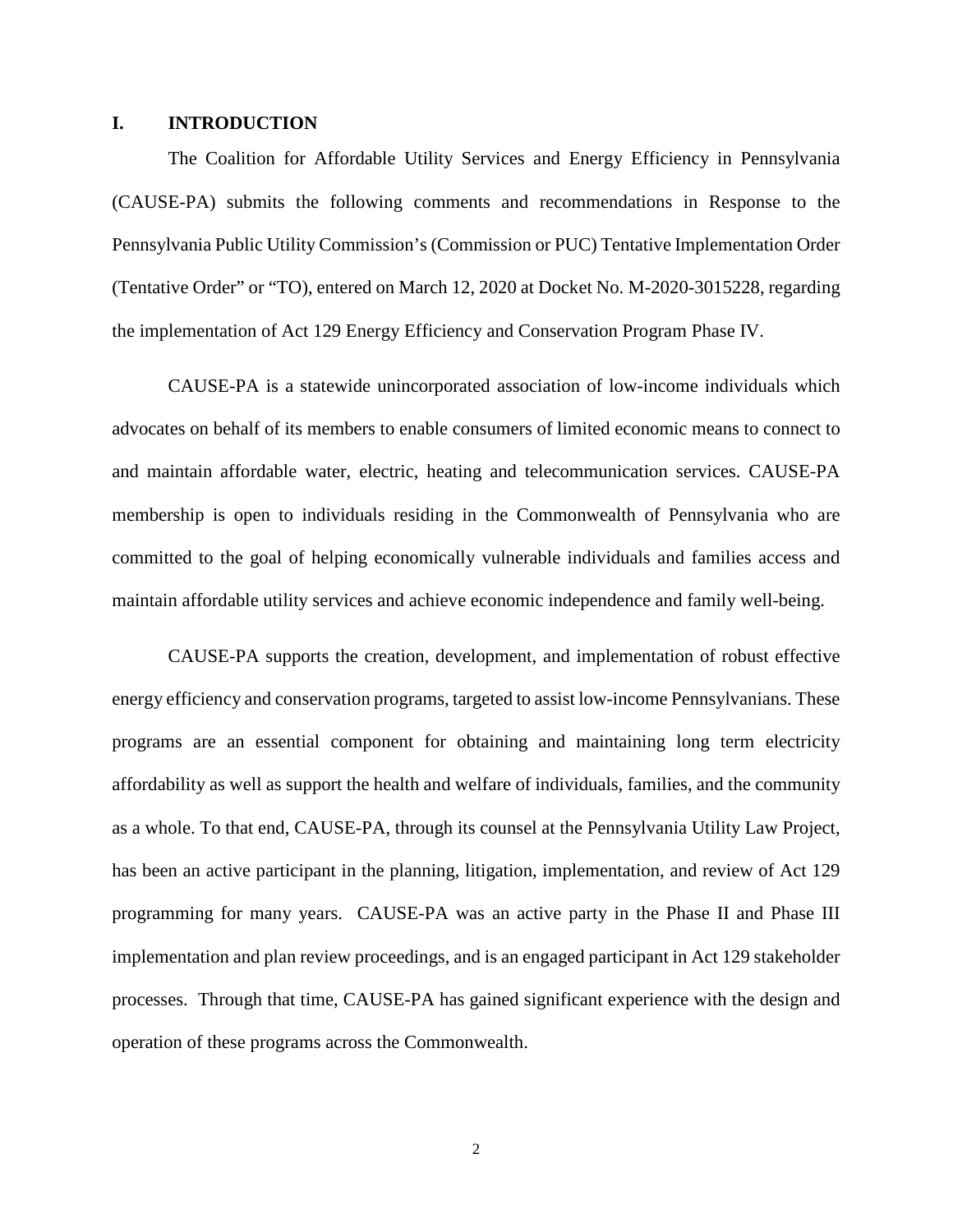CAUSE-PA thanks the Commission for this opportunity to comment on its proposals for Phase IV, and will address matters which affect the ability of low-income households to achieve verified, long-term energy savings and improved health and welfare.

#### **II. BACKGROUND**

When Act 129 became effective on November 14, 2008, it created an Energy Efficiency and Conservation (EE&C) Program, codified in the Pennsylvania Public Utility Code, which required all EDCs with at least 100,000 customers to adopt EE&C Plans to reduce electric consumption, subject to the review, approval, and oversight of the Commission. The Act requires the Commission to assess the cost-effectiveness of the EE&C Program every five years, and to set additional incremental reductions in electric consumption so long as the benefits of the programming continued to exceed the costs. We are now nearing the end of the third five-year "phase" and, on March 12, 2020, the Commission issued its Tentative Implementation Order (TO) setting forth its proposed parameters for Phase IV of the EE&C Program.

Importantly, and undeniably, we are in a much different place now than we were when the Commission's TO was issued on March 12, 2020. On March 6, 2020, Governor Tom Wolf issued a Proclamation of Disaster Emergency in Pennsylvania as the novel coronavirus, known as COVID-19, began to spread across the Commonwealth. On March 13, 2020, in an attempt to help lessen the impact of the pandemic response, the Commission issued an Emergency Order halting all residential utility terminations and encouraging utilities to reconnect services to households that were previously terminated.<sup>[1](#page-3-0)</sup> And in the days that followed, stay-at-home orders were rolled out across the Commonwealth. The full, long-term economic impact of these actions is not yet known or understood, though the immediate economic impact is painfully clear. Unemployment numbers

<span id="page-3-0"></span><sup>&</sup>lt;sup>1</sup> See Public Utility Service Termination Moratorium Proclamation of Disaster Emergency- COVID-19, Docket No. M-2020-3019244, Emergency Order Issued: March 13, 2020.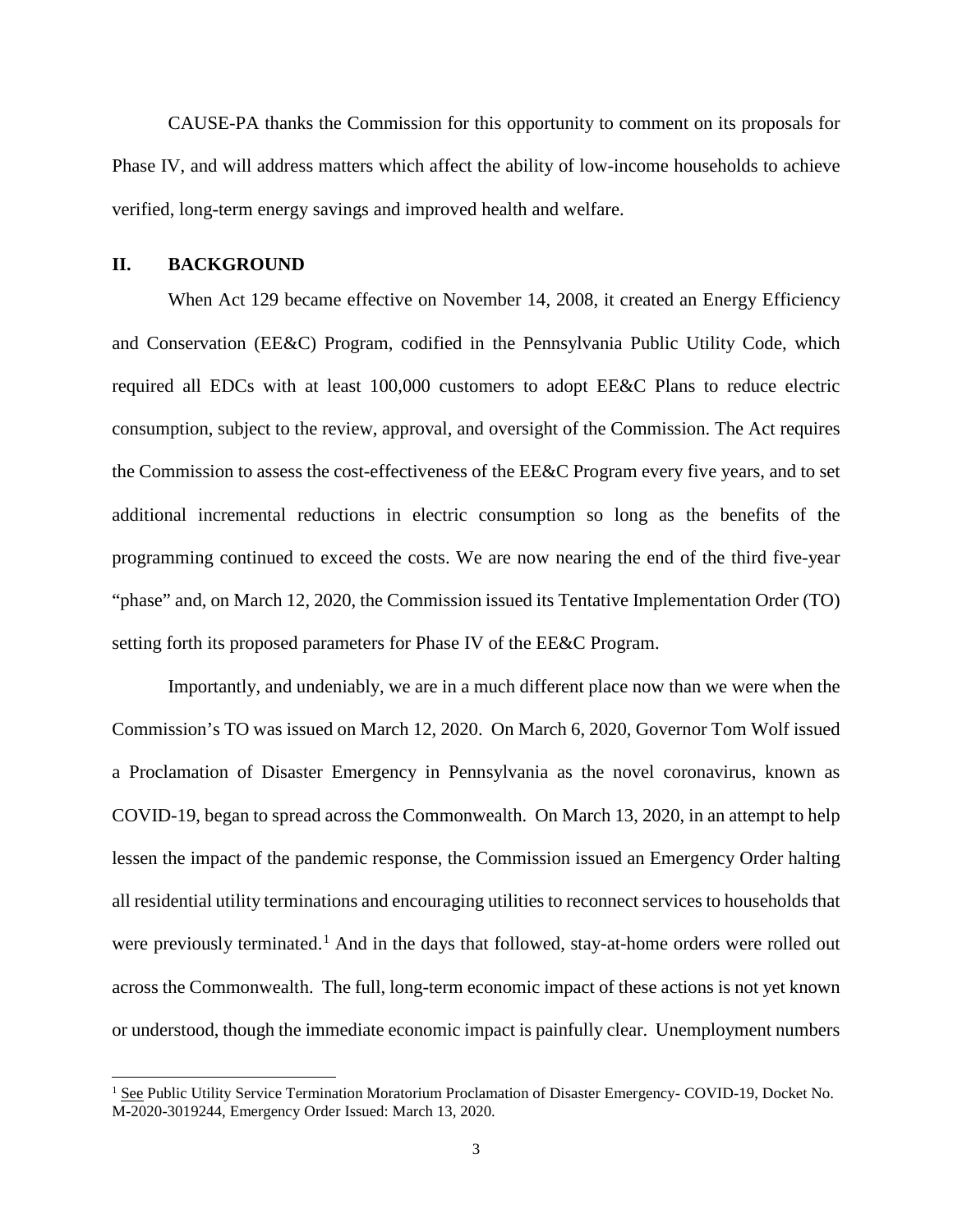have soared, and well over 1 million workers in Pennsylvania are currently unemployed. Basic living expenses – including electricity costs – have increased for families as they shelter in place at home, and Pennsylvania's economically vulnerable households are experiencing food insecurity on a level not seen or experienced in our lifetime. While utility terminations and evictions are temporarily on hold across the state, growing rent and utility arrears loom as we cautiously move toward a phased re-opening of our economy.

As a result of the deep economic impact of the pandemic response, energy usage patterns in the short term have changed and may continue to change. We do not yet know the extent of the impact on usage - or what the economy may look like over the longer term. But we do know that energy efficiency programming is critically important for low-income families who are most profoundly impacted by the economic impact of the pandemic. We also know that energy efficiency is a tremendous economic driver – investing millions of dollars into the economy and creating thousands of good paying jobs across the state.<sup>[2](#page-4-0)</sup> Indeed, Act 129 energy efficiency programming could very well play an important role in helping to reduce residential usage, restart our economy, and get Pennsylvanians back to work.

On April 22, 2020, the Industrial Energy Consumers of Pennsylvania (IECPA) filed a Petition at this docket to suspend Act 129 implementation in the face of pandemic emergency, and to make other adjustments to Phase III. CAUSE-PA reserves its right to file an Answer to that Petition pursuant to 52 Pa. Code § 5.61, and will not directly respond to the issues raised in IECPA's Petition in the context of these comments. Nevertheless, CAUSE-PA generally notes it disagrees with calls to suspend the Phase IV planning process. Struggling families need assistance

<span id="page-4-0"></span> <sup>2</sup> Energy efficiency in Pennsylvania accounts for over 71,000 jobs – or roughly 2% of statewide employment. ACEEE, US Energy and Employment Report (2020), [https://static1.squarespace.com/static/5a98cf80ec4eb7c5cd928c61/t/5e78184eb0412f11a92684bb/1584928847275/P](https://static1.squarespace.com/static/5a98cf80ec4eb7c5cd928c61/t/5e78184eb0412f11a92684bb/1584928847275/Pennsylvania-2020.pdf) [ennsylvania-2020.pdf](https://static1.squarespace.com/static/5a98cf80ec4eb7c5cd928c61/t/5e78184eb0412f11a92684bb/1584928847275/Pennsylvania-2020.pdf)

<sup>4</sup>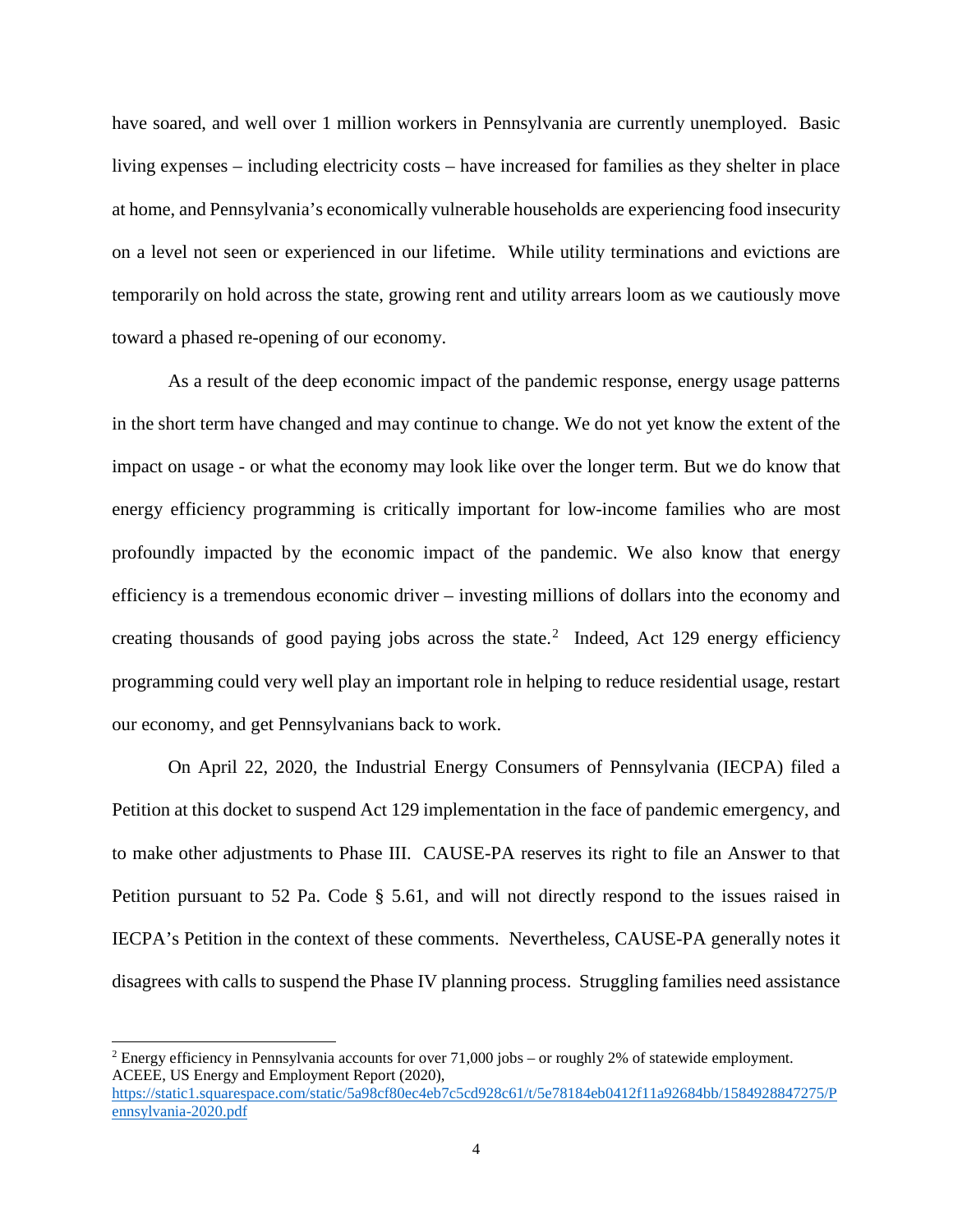now, more than ever, to adopt energy efficiency measures to offset the increased burden created by the stay-at-home orders. CAUSE-PA asserts that, rather than delay planning for future programming, now is the time to get to work planning robust energy efficiency programs capable of producing appreciable bill savings and reducing unnecessary energy usage over the long term. This need is especially great for low-income households that cannot otherwise afford to invest in energy saving measures, and rely on Act 129 programming to help create a level playing field to access critical bill savings.

CAUSE-PA would like to thank the Commission for the opportunity to offer the following recommendations and comments in response to the Commission's proposals, and looks forward to a successful Phase IV.

#### **III. COMMENTS**

CAUSE-PA commends the Commission and its staff for the significant detail, consideration, and analysis of the issues within the TO. For ease of review, our Comments generally follow the outline of the Commission's TO. As described below, CAUSE-PA supports a number of the Commission's proposals and respectfully requests that the Commission include several adjustments and requirements in its Final Phase IV Implementation Order to ensure adoption of robust and equitable program designs.

### **A. Proposed Reductions in Electric Consumption**

# *1. 15 percent per year is an appropriate annual reduction target to ensure programming continues for the life of the Plan.*

For Phase IV, the Commission proposes that EDCs design their EE&C Plans to achieve at least 15 percent of their consumption reduction target in each program year.<sup>[3](#page-5-0)</sup> CAUSE-PA supports

<span id="page-5-0"></span> <sup>3</sup> TO at 14.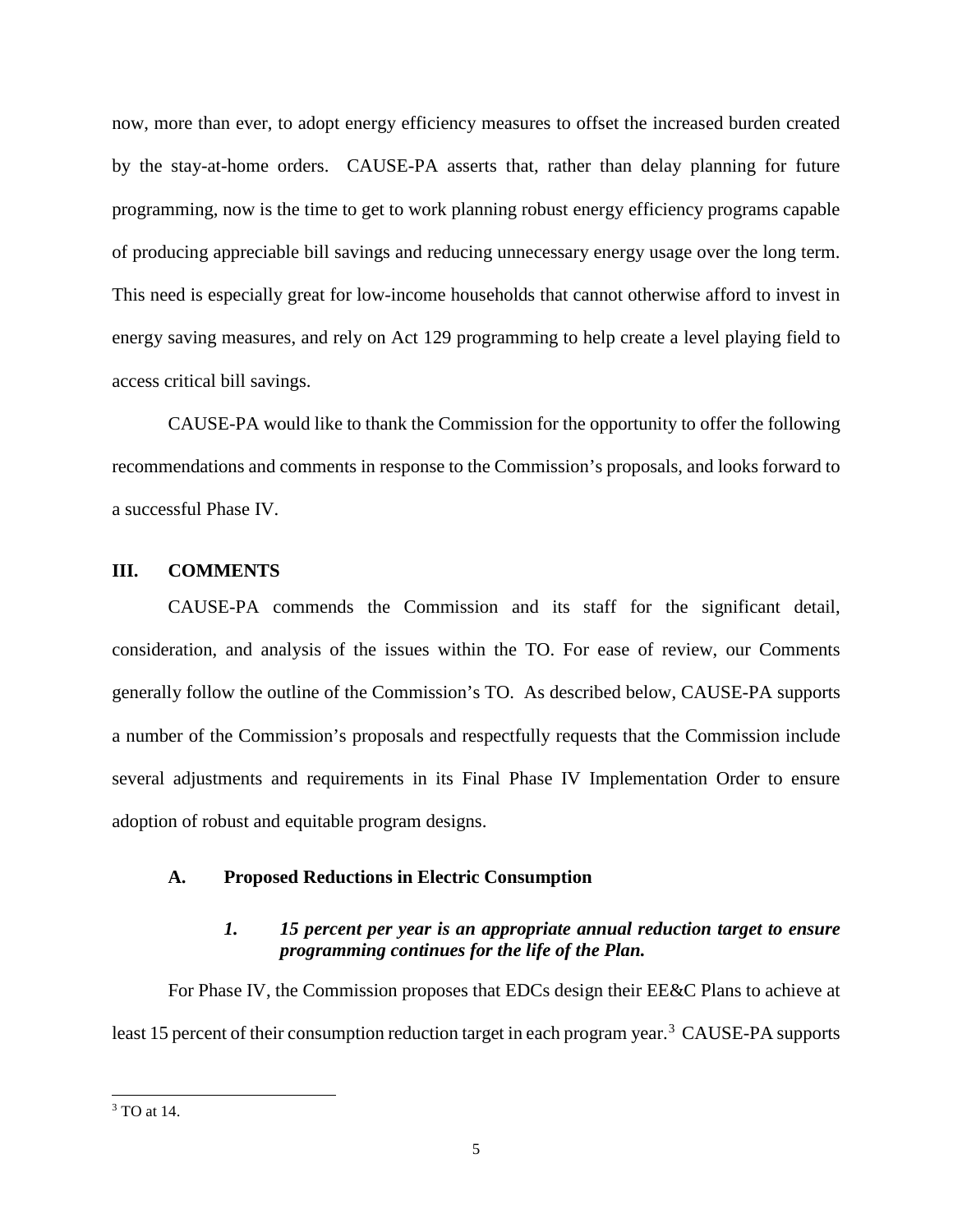this proposal and we agree that 15 percent is a reasonable target. The Commission's proposal strikes an appropriate balance between motivating EDCs to achieve savings in each program year – ensuring that the programs remain accessible to consumers through the life of the Plan. Thus, CAUSE-PA supports the Commission's proposal to require 15 percent of consumption reduction targets in each program year, as it will help ensure that programs will continue to run throughout the entire 5-year Phase IV period.

## *2. The Commission should require EDCs to propose comprehensive energy efficiency programs that provide appreciable bill savings for customers.*

The Commission proposes to require EDCs to include at least one comprehensive program for the residential and non-residential classes, and encourages EDCs to consider implementing a comprehensive mix of measures.<sup>[4](#page-6-0)</sup> In developing these comprehensive programs, the Commission directs EDCs to work with stakeholders to determine what these comprehensive programs should include. CAUSE-PA supports the Commission's emphasis on comprehensive programing, and we share the Commission's belief that "comprehensive programs are beneficial to electric customers."[5](#page-6-1) Comprehensive programs that offer customers deep energy efficiency measures can provide appreciable, long term bill savings for residential customers, which is particularly vital for low-income programs. While these measures may require a higher acquisition cost, the Commission importantly points out that "an individual program does not have to be cost-effective in order to be implemented, provided the EE&C Plan as a whole is cost effective."[6](#page-6-2)

CAUSE-PA believes the long term benefits of comprehensive programing support the additional cost of comprehensive deep measures. These benefits are especially important for low-

<span id="page-6-0"></span> <sup>4</sup> TO at 15.

<span id="page-6-1"></span> $<sup>5</sup>$  Id.</sup>

<span id="page-6-2"></span> $6$  Id.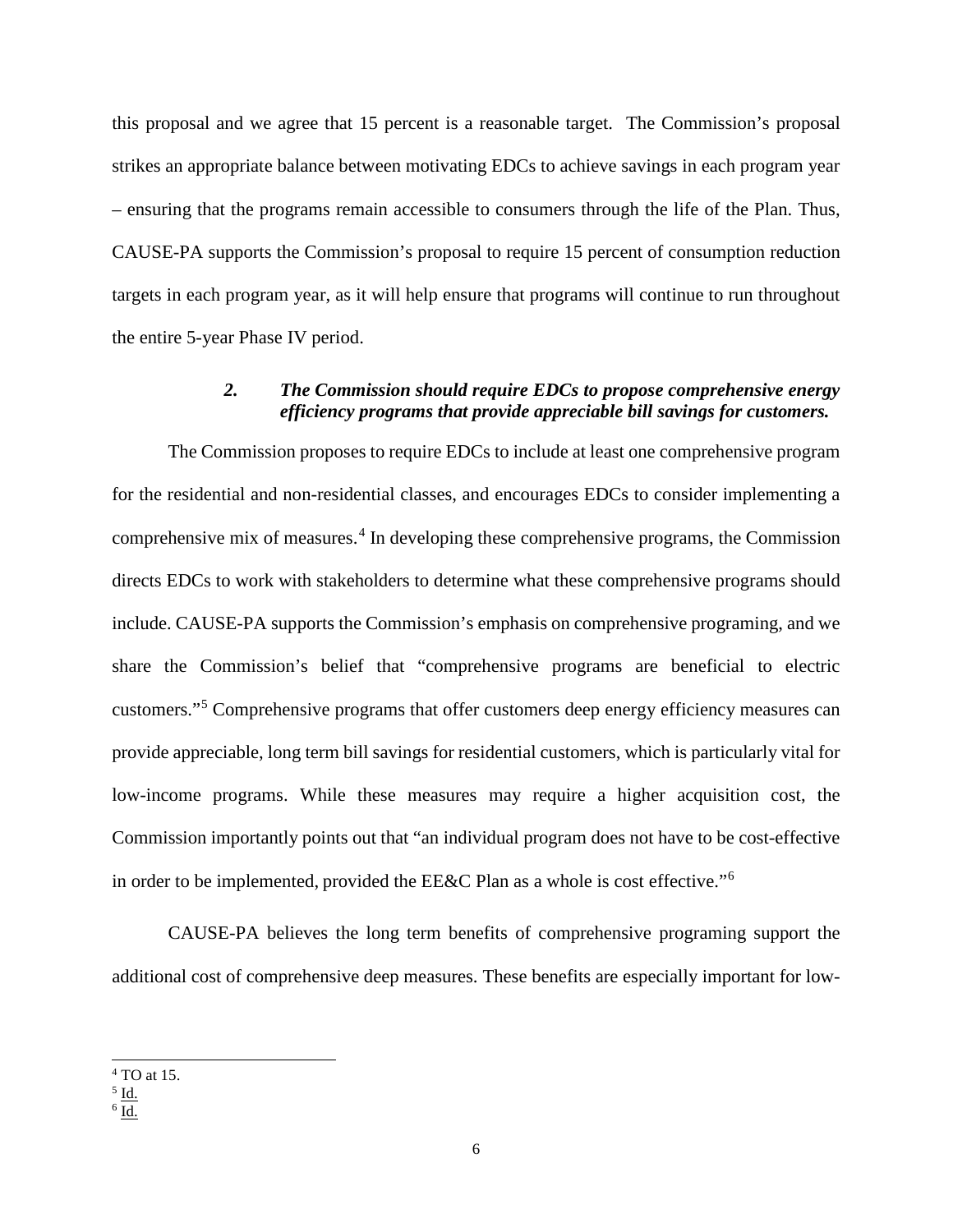income households who pay a larger percentage of their income toward their energy bills, often as a result of energy inefficient housing, and who struggle to make ends meet even during relatively good economic times.<sup>[7](#page-7-0)</sup> Providing opportunities for comprehensive energy efficiency programming to all ratepayers – particularly low-income households – will help substantially reduce energy bills over the long term. Thus, we support the Commission's recommendation that EE&C plans present comprehensive programs with a mix of measures capable of producing appreciable bill savings, and we recommend that all EE&C Plans be required to include at least one comprehensive program that includes deep, long-term energy efficiency measures for low-income households.

That said, we are concerned that the Commission's encouragement and preference for inclusion of comprehensive programming may be insufficient to drive actual adoption by the EDCs. The Statewide Evaluator (SWE) based its potential study and associated savings potentials in large part on the assumption that EDCs would have increased acquisition costs for deeper measures.<sup>[8](#page-7-1)</sup> Thus, to ensure that Phase IV includes appropriately comprehensive programming, we encourage the Commission to provide more explicit directives for the types of measures that can and should be considered in a comprehensive program. Specifically, we recommend that the Commission require EDCs to meet a specific target for comprehensive programming and longterm measures as a percentage of the residential sector budget. This would ensure investments are made in deep, comprehensive measures such as efficient appliances, HVAC, and shell measures – as opposed to marginal, short term savings such as lightbulbs and home energy reports.

<span id="page-7-0"></span><sup>&</sup>lt;sup>7</sup> See Fisher, Sheehan & Colton, The Home Energy Affordability Gap: Pennsylvania (April 2019), [http://www.homeenergyaffordabilitygap.com/03a\\_affordabilityData.html.](http://www.homeenergyaffordabilitygap.com/03a_affordabilityData.html)

<span id="page-7-1"></span><sup>8</sup> Potential Study at 8.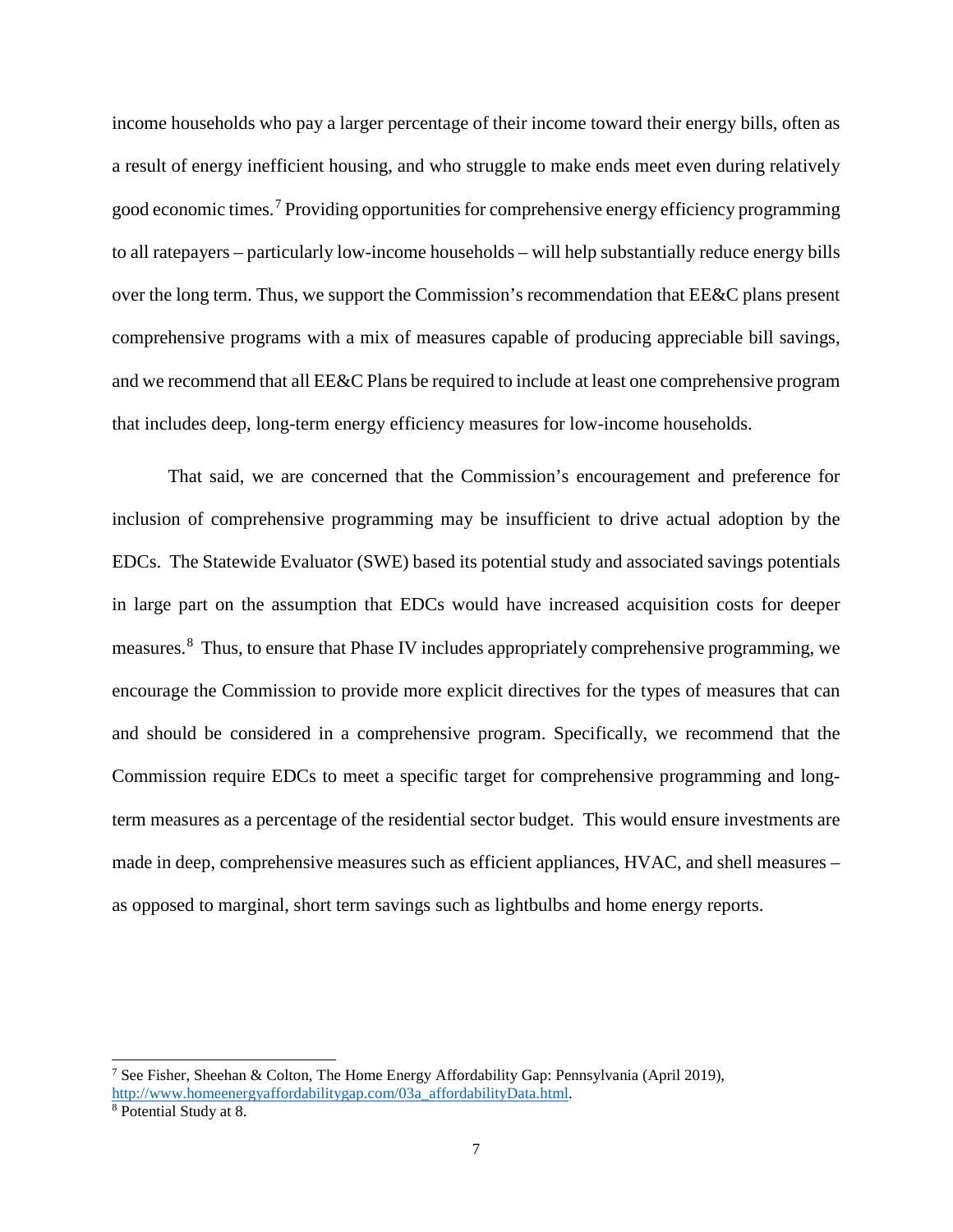## *3. The Commission should improve low-income savings requirements to ensure robust programming is available to serve vulnerable Pennsylvanians.*

CAUSE-PA commends the Commission for continuing to require utilities to achieve a specific percentage of savings from the low-income sector and for modestly increasing the savings requirement. The continued incorporation of a proportional low-income carve-out is critical to fulfilling the explicit direction of the General Assembly in passing Act 129, and further builds on the achievements gained in previous phases.<sup>[9](#page-8-0)</sup> Notwithstanding this strong support, for the reasons set forth below, we recommend that the Commission increase the low-income savings target to 6.5 percent and establish additional requirements for direct installation measures and multifamily programming to help fully capture the potential savings and provide appreciable bill savings for low-income households.

#### *a. Increase the low-income carve-out to 6.5 percent.*

In the TO, the Commission proposes to require each EDC to obtain a minimum of 5.8 percent of its total consumption reduction target from the low-income sector from programs solely directed at low-income customers or low-income-verified participants in multifamily housing programs.[10](#page-8-1) This target represents a modest increase of .3% in the low-income savings target from the 5.5% low-income savings target established in Phase III. While CAUSE-PA strongly supports increasing the overall savings carve-out for low-income customers, we do not believe that the target reflects the full achievable potential for low-income MWh savings. The SWE determined that low-income customers with income at or below 150 percent of the federal poverty level could achieve approximately 6.5 percent of statewide portfolio savings when historical levels of energy

<span id="page-8-1"></span><span id="page-8-0"></span> $966$  Pa. C.S. § 2806.1(b)(1)(i)(G) ("The plan shall include specific energy efficiency measures for households at or below 150 percent of the federal poverty income guidelines. The number of measures shall be proportionate to those households' share of the total energy usage in the service territory."). <sup>10</sup> TO at 17.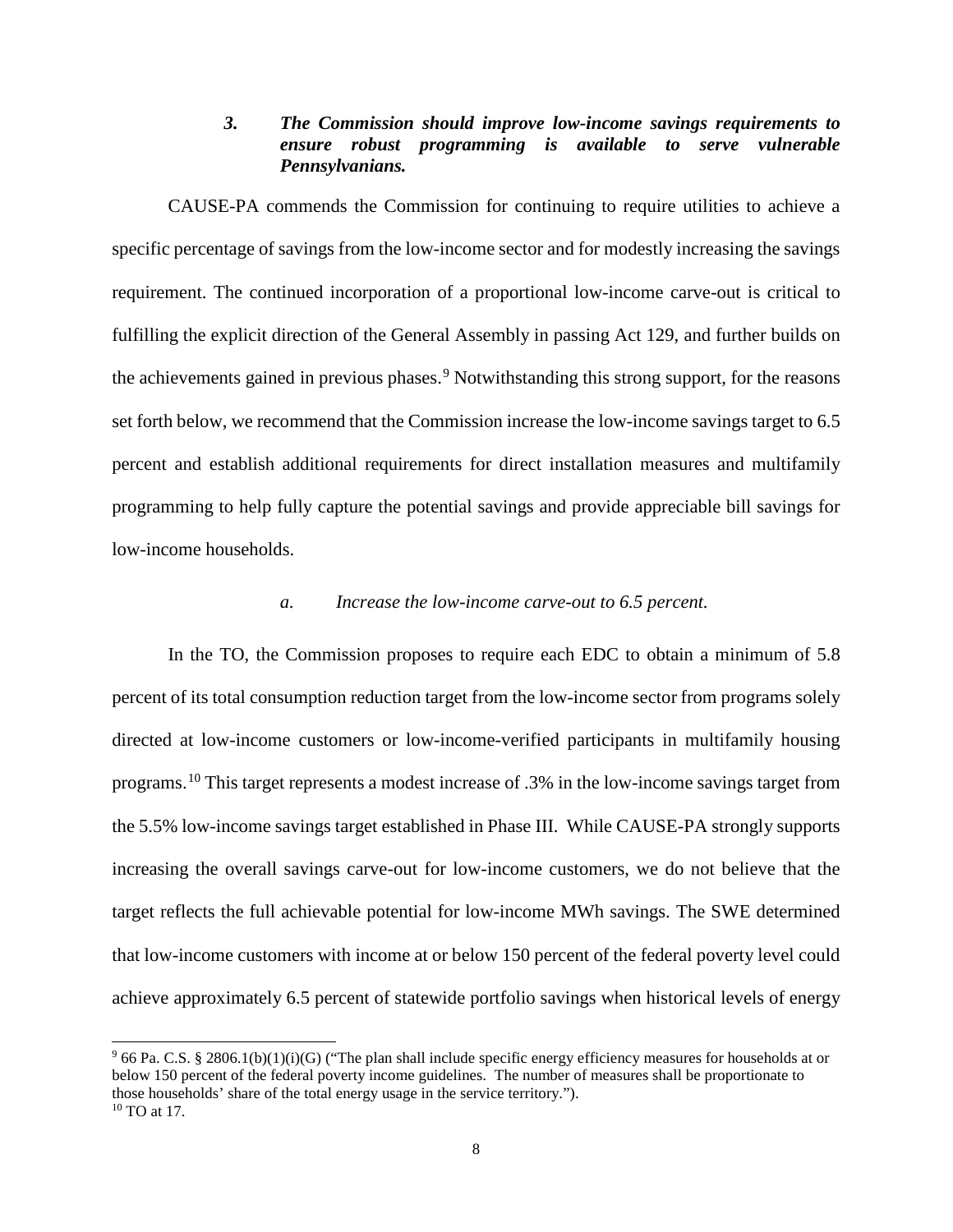efficiency and peak demand reduction (EEPDR) budgets are allocated to specific low-income programs.[11](#page-9-0) At current spending levels, the low-income savings potential varies by EDC, from a low of 5.8 percent to a high of 9.4 percent.<sup>[12](#page-9-1)</sup> The Commission unfortunately chose to adopt the lowest of the EDCs reported potential to establish the 5.8 percent target.

While the Commission's proposal will help ensure that EDCs can meet the target, it does not account for the fact that it is proposing an overall reduction in Phase IV required energy savings. Thus, while the Commission has modestly increased the percentage of savings that must be obtained through low-income programing from 5.5 to 5.8 percent, the reduction in overall portfolio savings will actually reduce the amount of MWh savings achieved for low-income households.<sup>[13](#page-9-2)</sup> In fact, the low-income savings carve-out in absolute terms will fall by an average of 22 percent compared with Phase III.<sup>[14](#page-9-3)</sup> This will likely result in substantially fewer measures directed to low-income households than were offered in previous phases, leaving this segment of vulnerable customers underserved.

The potential for low-income households to remain underserved in Phase IV is compounded by the fact that EDCs will be allowed to carry forward low-income savings achieved in excess of Phase III low-income savings targets.<sup>[15](#page-9-4)</sup> As explained more fully below, CAUSE-PA supports the Commission's decision to allow low-income savings to carry forward from Phase III to Phase IV so as to not allow programs to "go dark." However, if the Commission takes this approach, CAUSE-PA asserts that the Commission must also adjust the Phase IV low-income

<span id="page-9-0"></span><sup>&</sup>lt;sup>11</sup> Id. at 16; see also *Pennsylvania Act 129 - Phase IV EEPDR Study Report, submitted by Optimal Energy, Inc., et. al*., February 28, 2020.

<span id="page-9-1"></span> $12$  Id. at 16.

<span id="page-9-2"></span><sup>13</sup> TO at 14.

<span id="page-9-4"></span><span id="page-9-3"></span><sup>14</sup> Ranging from a decrease of 9 percent for West Penn Power to a 30 percent reduction for PECO See *Joint Comments of PA Energy Efficiency for All Coalition to the Phase IV Tentative Order* at 7, Figure 2. <sup>15</sup> TO at 23.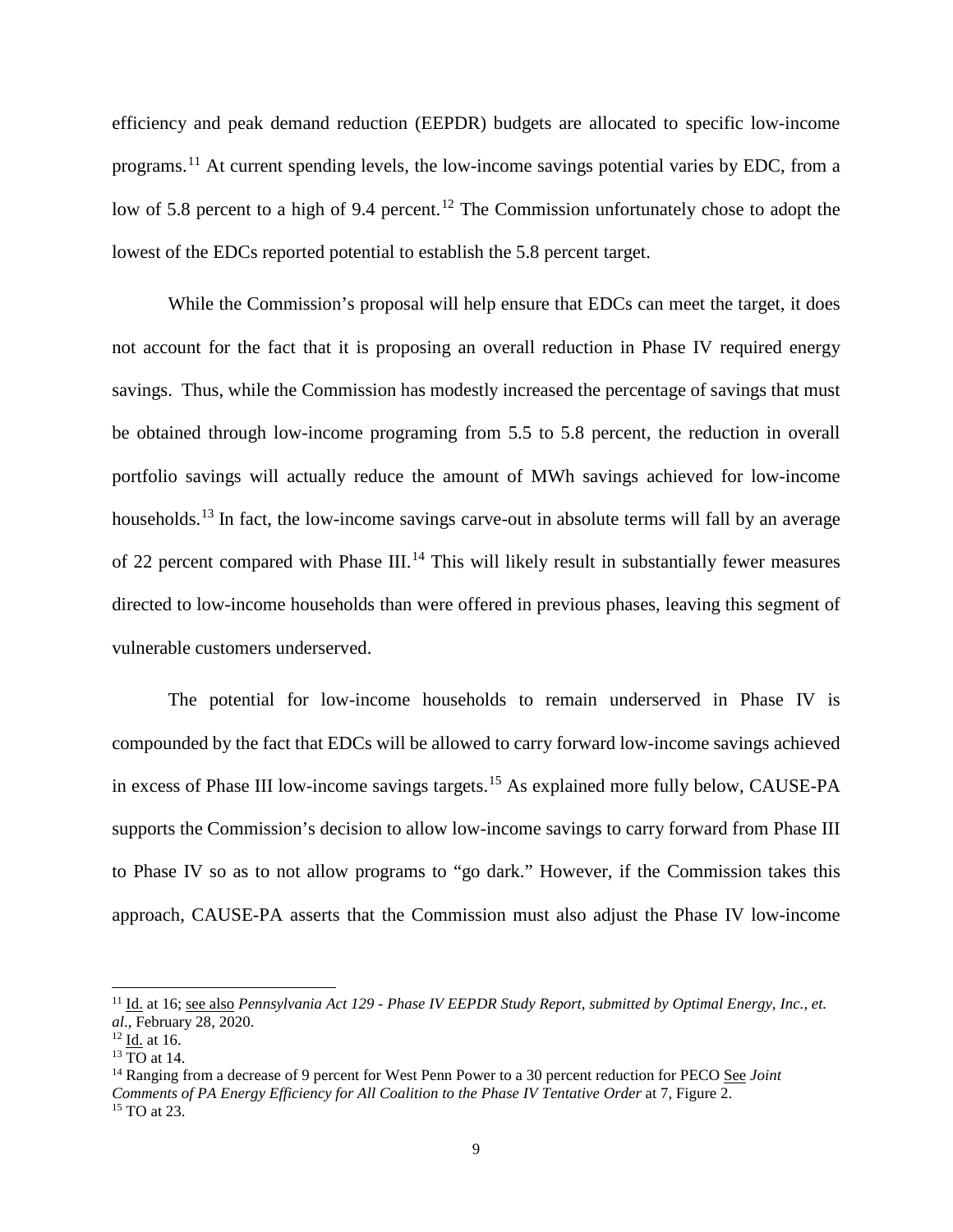savings targets to account for the savings carried forward. Considering the above mentioned reduction in overall portfolio savings in Phase IV, there is a very real chance that EDCs will have already achieved a significant portion of their Phase IV savings targets before the Phase has even started. For reference, EDCs who carried low-income savings forward from Phase II into Phase III were able to achieve between 11.3 percent to 25.3 percent of their Phase III low-income savings target using just the Phase II carryover.<sup>[16](#page-10-0)</sup> Allowing such a significant head start on Phase IV lowincome savings targets without making corresponding adjustments to EDCs' low-income savings targets could negatively impact the focus on low-income programs in Phase IV.

Importantly, while the long term economic impact of the COVID-19 crisis is not yet fully understood, the number of households in the low-income sector is likely to increase dramatically. This could potentially make the pool of applicants even higher – allowing EDCs to easily achieve savings in the low-income sector, and potentially causing the premature termination of low-income programs. As the Commission is aware, all customers pay into EE&C programs – yet, without an expansion to the low-income savings target – more low-income customers will be denied access benefits through the programs. Increasing the low-income savings target to reflect the actual statewide savings potential will help to improve program accessibility and reduce energy usage in this uniquely vulnerable customer segment.

For these reasons, CAUSE-PA asserts that the 5.8% savings target should be increased to 6.5% to reflect the true statewide savings potential established by the SWE.

<span id="page-10-0"></span> <sup>16</sup> See *First Energy Final Annual Report for Act 129 Ph. III, Program Year 10*, Nov. 15, 2019, at 30, Figure 5; *Duquesne Light Final Annual Report for Act 129 Ph. III, Program Year 10*, Dec. 3, 2019, at 5, Figure 4.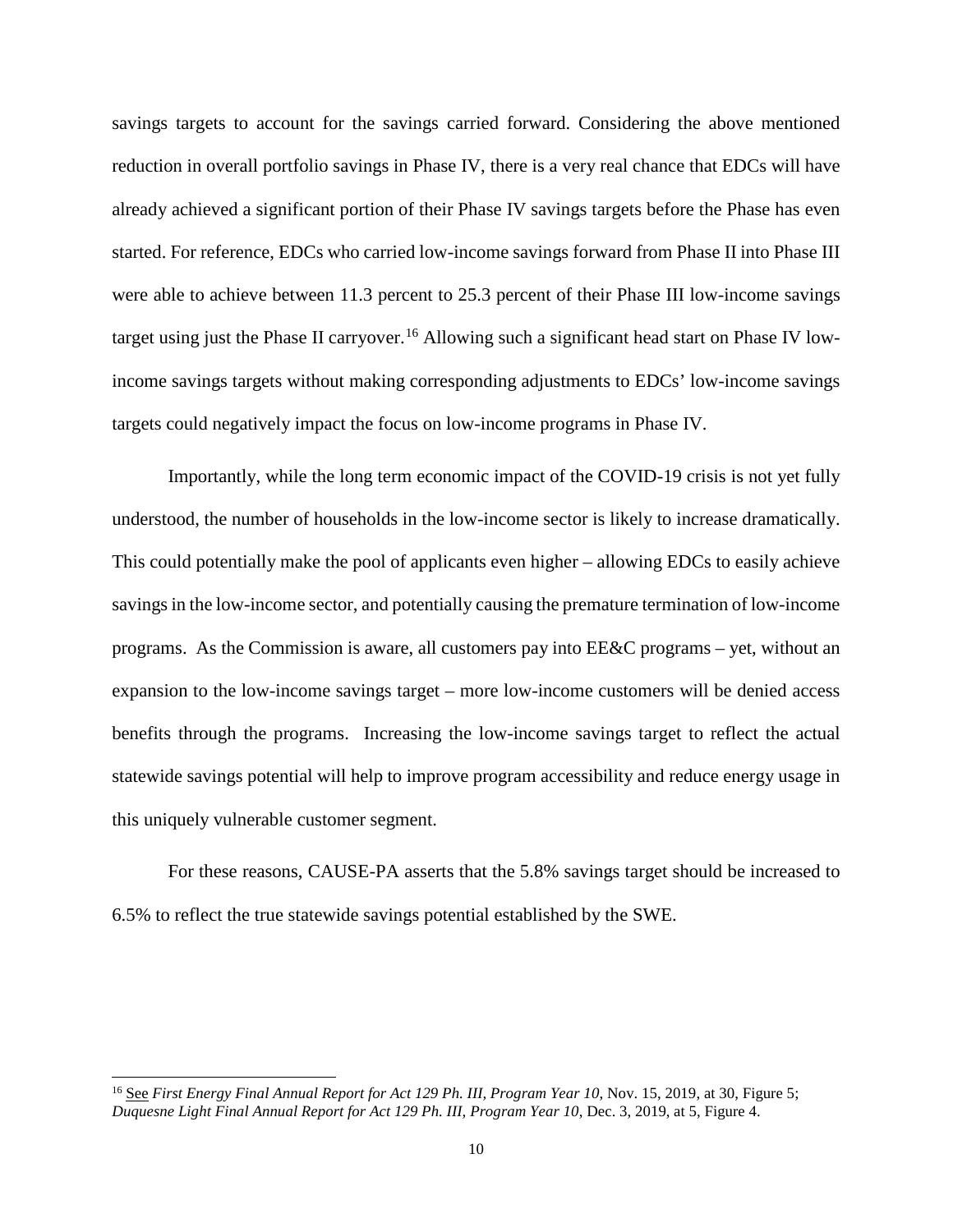#### *b. Require that a minimum percentage of low-income residential savings be achieved through direct installation measures.*

The Commission should require a minimum percentage of low-income residential savings be derived from direct installation measures that will help create lasting energy savings for low-income customers and, in turn, reduce energy bills for all ratepayers through reduced uncollectible expenses and universal service costs. Indeed, the Commission considered such a directive in Phase III, but ultimately decided against imposing a specific directive and instead encouraged utilities to increase direct installation programming for low-income consumers in their respective Phase III plans.<sup>[17](#page-11-0)</sup> In doing so, the Commission was clear that it did not want upstream lighting programs to be the primary contributor in meeting the low-income carve-out.<sup>18</sup> However, in the absence of a minimum direct-install requirement, EDCs have continued to derive substantial portions of their low-income savings from upstream lighting, home energy reports, and other baseline measure programs that allow the utility to easily meet their savings targets, but do not provide appreciable, long-lasting bill savings to low-income program participants.

In the Phase III Tentative Implementation Order (Ph. III TO), the Commission proposed that EDCs obtain no less than 2 percent of their overall consumption reduction target exclusively from direct-installed low-income measures.<sup>[19](#page-11-2)</sup> The Commission indicated that it wanted to, "shift the focus for the low-income sector from indirect measures, to those directly-installed measures that will provide more of a whole-house and/or weatherization (insulation, air sealing) type of program emphasis."[20](#page-11-3) The Commission explained that measures which are directly installed in a participants' home typically have higher realization rates, are verifiable and represent a better

<span id="page-11-0"></span><sup>&</sup>lt;sup>17</sup> Ph III TO at 56.

<span id="page-11-1"></span><sup>18</sup> Ph III FIO at 70.

<span id="page-11-2"></span><sup>&</sup>lt;sup>19</sup> Ph. III TO at 56.

<span id="page-11-3"></span><sup>20</sup> Id.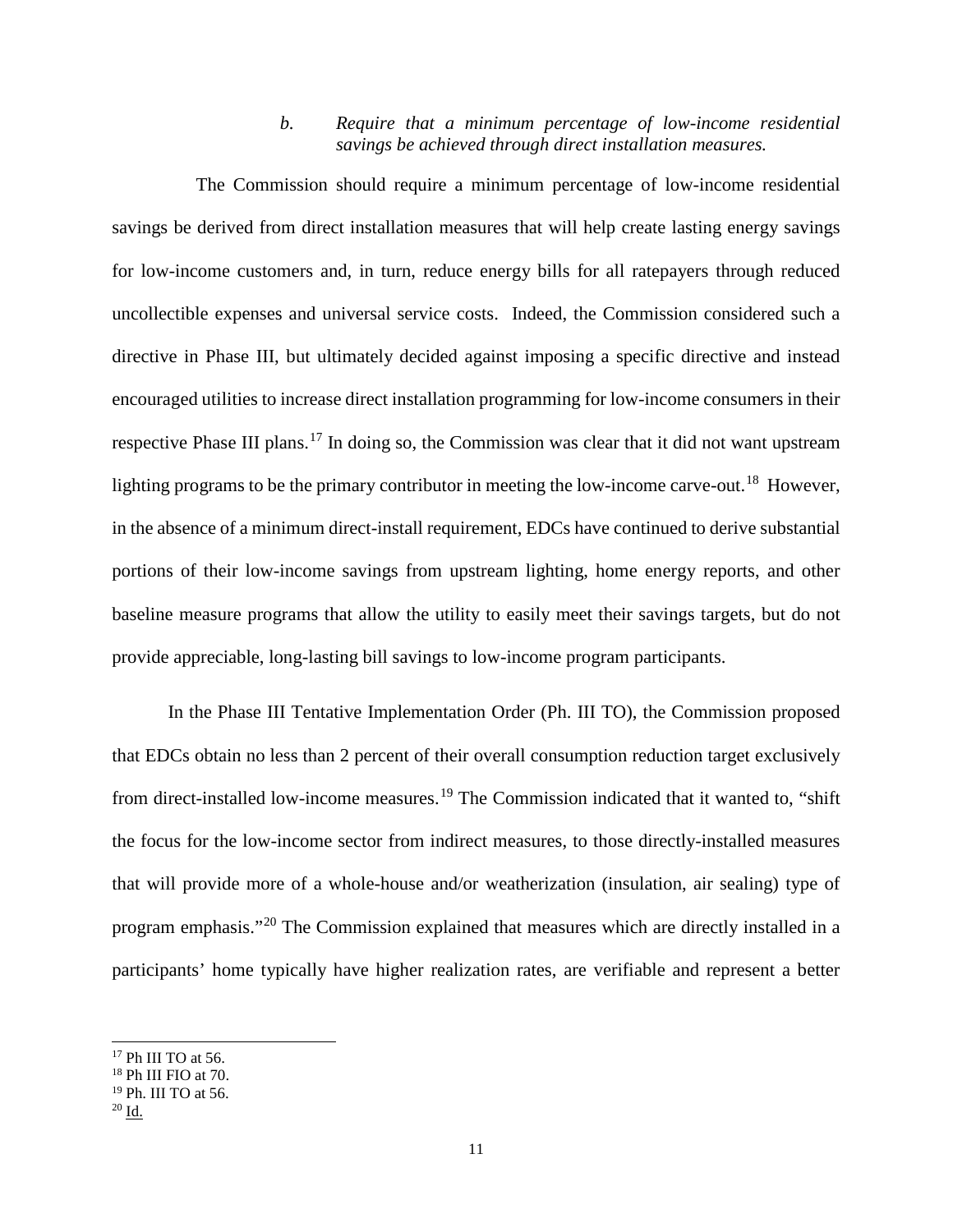investment of the low-income program dollars.<sup>[21](#page-12-0)</sup> CAUSE-PA strongly supported this proposal and recommended that the requirement be increased to 3 percent. Nonetheless, in the Phase III Final Implementation Order, the Commission eliminated the direct installation requirement citing insufficient information in the SWE.<sup>[22](#page-12-1)</sup> However, the Commission explained: "While the SWE's EE Potential Study data was insufficient to justify establishing a direct-install requirement, we nonetheless feel that the intent of our proposal was accurate."<sup>[23](#page-12-2)</sup> The Commission stated it was concerned with the heavy reliance on the low-income savings generated from the upstream lighting programs and did not want to see the same disproportionate reliance in Phase III.<sup>[24](#page-12-3)</sup> The Commission specifically directed the EDCs to "work with the SWE to determine exactly what data is necessary from the reporting of low-income direct installation measures and savings to capture this information at the service territory level, so analysis can be performed in the future."<sup>[25](#page-12-4)</sup> Unfortunately, upon review of the Phase IV SWE, it appears that there is, once again, insufficient information and analysis of direct installation measures in the SWE.

As a result of the elimination of the direct-install requirement in the Phase III Final Implementation Order, there was only minimal shift to direct-installed measures in Phase III. EDCs continued to derive a substantial portion of their low-income savings targets from upstream lighting and other shallow measures. CAUSE-PA remains concerned with the lack of directinstalled measures for low-income households in previous phases and we recommend that the Commission establish a minimum direct-install requirement for residential low-income savings in Phase IV. Programs utilizing measures such as home energy reports, efficiency kits, giveaways,

<span id="page-12-2"></span><sup>23</sup> Id.

<span id="page-12-0"></span> $^{\frac{21}{}}$  Id.

<span id="page-12-1"></span><sup>22</sup> Ph. III FIO at 70.

<span id="page-12-3"></span> $^{24}$   $\overline{\mathrm{Id.}}$ 

<span id="page-12-4"></span> $25 \overline{\text{Id.}}$  at 69.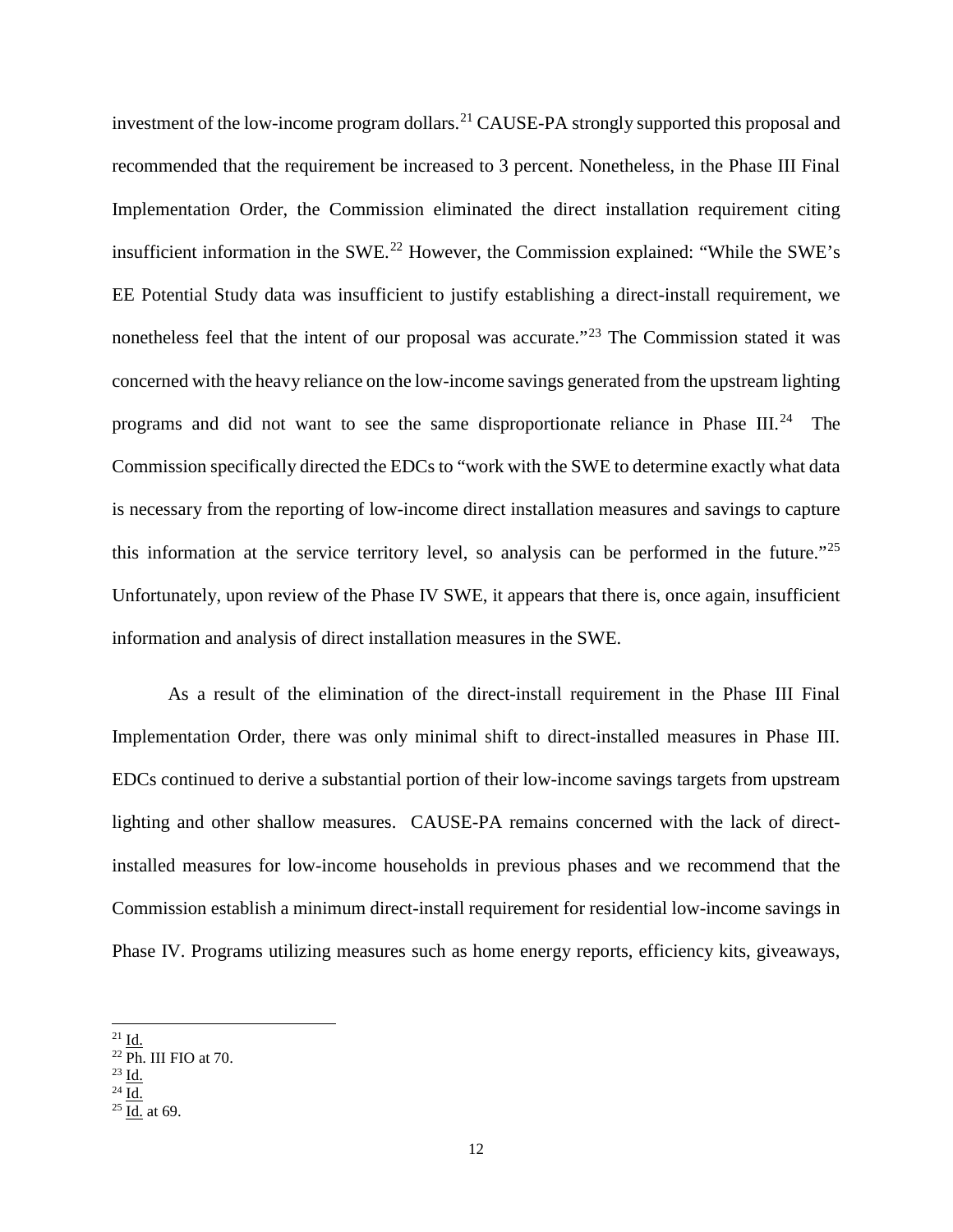upstream lighting, rebates, and other shallow, short-term measures should not count toward meeting this target. These measures are low hanging fruit that make it easier for EDCs to meet their low-income savings targets but are an inferior investment of the low-income program dollars because they do not provide the same level of verified savings and realization rates and provide less of a benefit to low-income households.

# *4. The Commission should establish a specific savings target for affordable multifamily units within the low-income sector.*

CAUSE-PA urges the Commission to include a specific multifamily savings target within the low-income sector to ensure that this segment is more equitably served. We suggest that an appropriate target would be 20%, consistent with the percentage of usage associated with this unique housing type.

It is critical to have specific and targeted programming for low-income multifamily units in both single and master metered buildings. As the Commission notes, a carve-out is necessary when a sector "would likely be underserved without a carve-out."<sup>[26](#page-13-0)</sup> Affordable multifamily buildings are difficult to serve, and their operational budgets – especially in supportive nonprofit housing for seniors, veterans, and individuals with a disability – do not have room for building upgrades and improvements, such as energy efficiency projects. Without enhanced programming and reduced customer contributions, affordable multifamily owners and occupants are most often unable to access energy efficiency programming. Thus, this unique customer segment falls squarely within the type of classification that would require a carve-out to ensure the sector is adequately served.

<span id="page-13-0"></span> <sup>26</sup> TO at 20.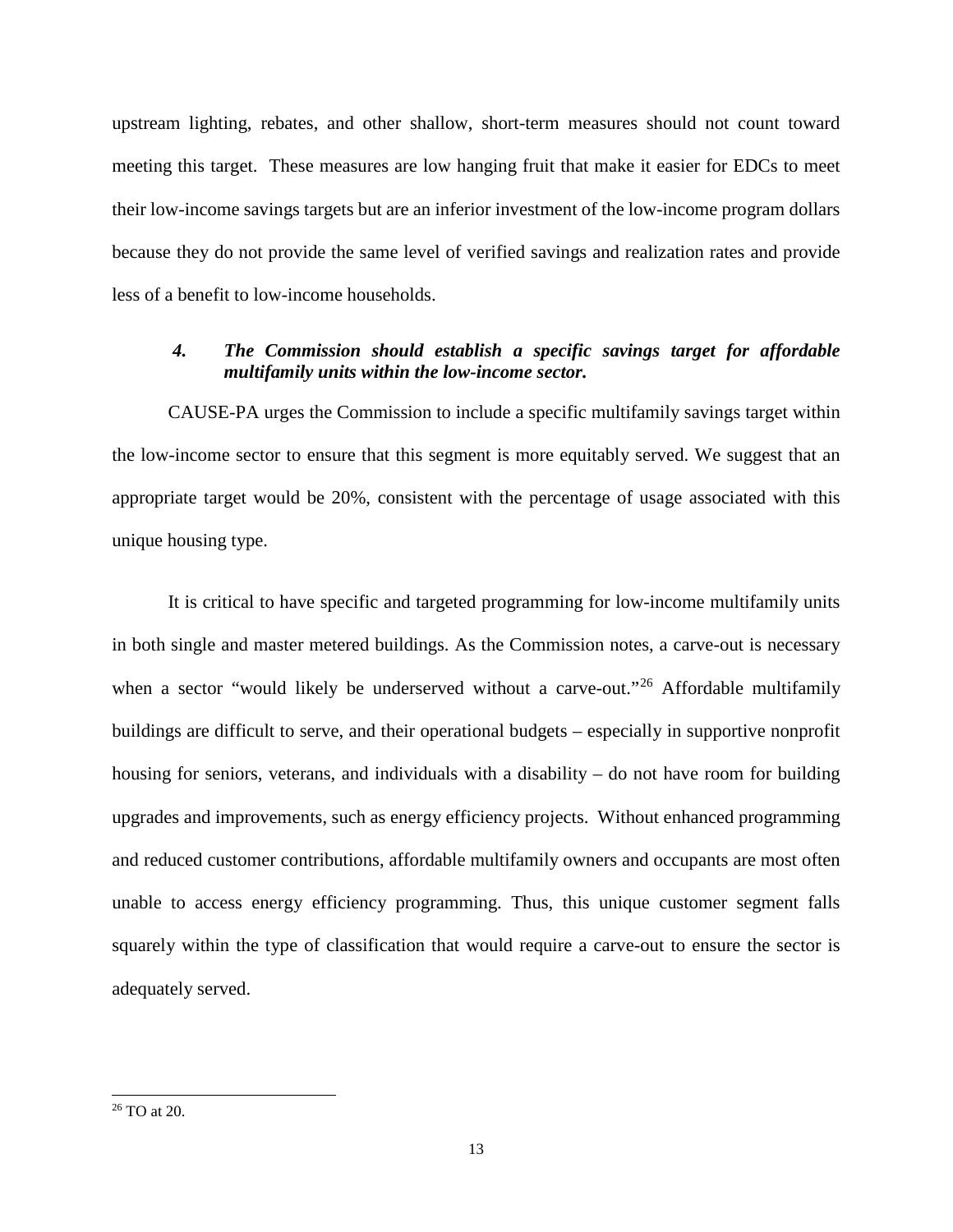The Residential Market Potential Multifamily buildings account for approximately 20 percent of all residential electricity consumption statewide, $27$  yet this building type is not adequately served under the current paradigm. Strong investments in multifamily energy efficiency programming that delivers appreciable bill savings serves many important public policy purposes, helping to improve energy affordability, reduce energy usage, and preserve quality affordable housing over the long term. Indeed, much of Pennsylvania's public and subsidized housing is multifamily and thus almost exclusively occupied by low-income tenants. And at the same time, Pennsylvania has severe shortages of affordable housing across the state.<sup>[28](#page-14-1)</sup> We likewise have some of the oldest and least efficient housing stock in the country.<sup>29</sup> Investment in energy efficiency in this unique sector will help preserve our dwindling supply of decent and affordable housing for low-income consumers, and is worthy of specific, targeted programming through Act 129 to remedy years of underinvestment.

For these reasons, CAUSE-PA recommends that the Commission establish a 20 percent multifamily savings target within the low-income sector. To help EDCs meet this target, the Commission should also require EDCs and conservation service providers (CSPs) to coordinate with the Pennsylvania Housing Finance Agency to identify buildings for remediation and explore the possibility of leveraging additional funding for the programs. These steps will help ensure that low-income multifamily buildings are adequately and appropriately served in Phase IV.

<span id="page-14-0"></span> $27$  Residential baseline study at 15, Table 7.

<span id="page-14-1"></span> $^{28}$  Pennsylvania has a shortage of 276,250 rental homes affordable and available for extremely low-income renters. See National Low Income Housing Coalition, State Data Overview, Pennsylvania, available at: <https://nlihc.org/housing-needs-by-state/pennsylvania> .

<span id="page-14-2"></span> $\frac{29}{28}$  See Housing Alliance of Pennsylvania, The State of Housing in Pennsylvania: A Comparative Analysis of Needs, Policy and Programs,<https://housingalliancepa.org/wp-content/uploads/2011/05/State-of-PA-Housing-04.pdf>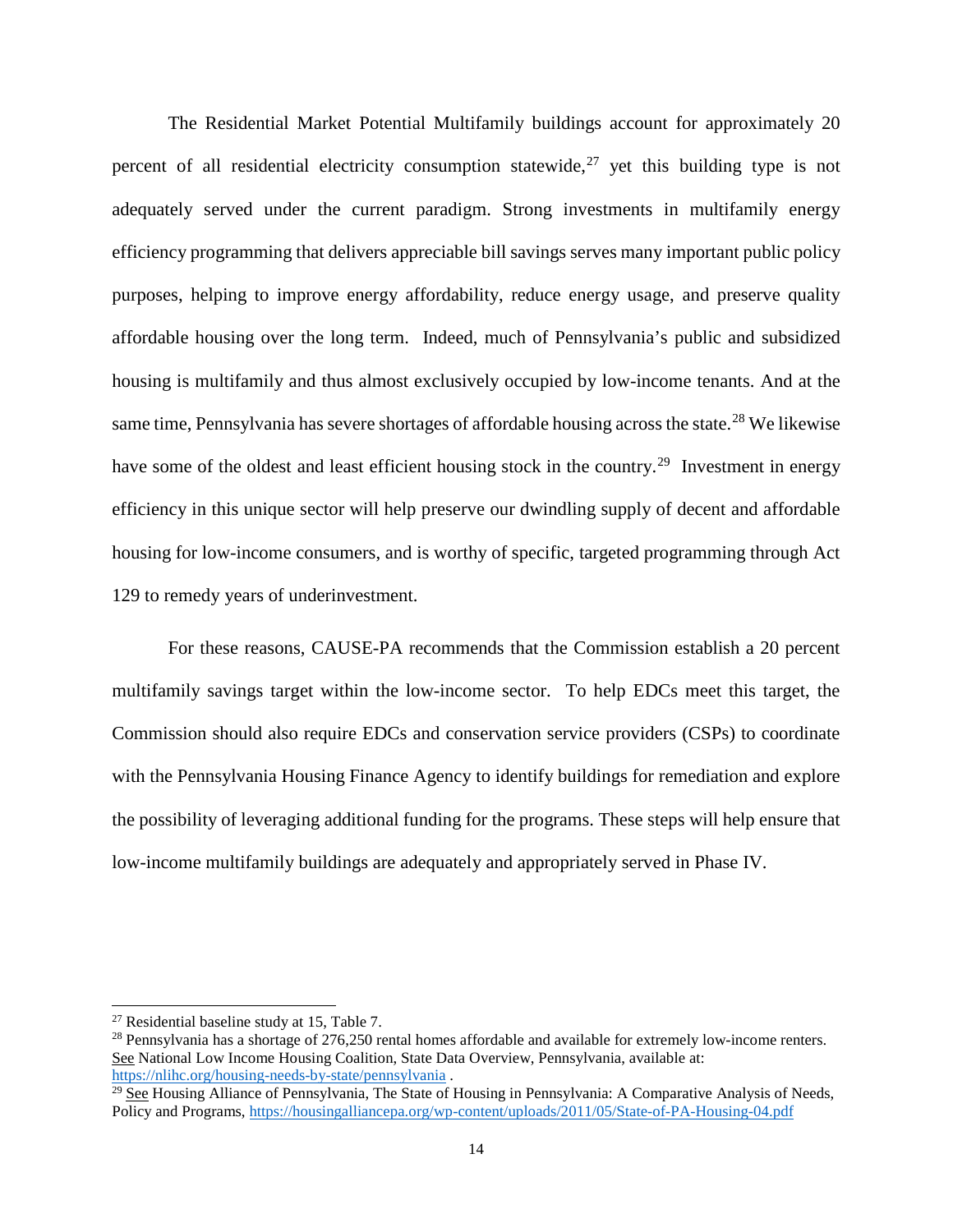## *5. Require EDCs to coordinate Act 129 and Low Income Usage Reduction Programs while maintaining the integrity of each distinct program.*

In its TO, the Commission invited stakeholders to propose approaches to harmonize Act 129 programs with LIURP programs.<sup>[30](#page-15-0)</sup> CAUSE-PA is supportive of strong coordination between Act 129 programming and LIURP to take advantage of programmatic efficiencies that will allow EDCs to address the needs of low-income communities more comprehensively. We encourage the Commission to require EDCs to make a greater and more explicit effort to coordinate Act 129 lowincome programming with other sources of low-income energy efficiency assistance, including but not limited to LIURP. This is not only good policy, it is explicitly required in the statute that Act 129 low-income programs must be coordinated with other programs administered by the commission or another Federal or State agency.<sup>[31](#page-15-1)</sup> This includes LIURP, the Weatherization Assistance Program (WAP), the LIHEAP Crisis Interface Program, and other gas and water utility programs that serve customers within the EDC's service territory.

However, the Commission must be careful that coordination between Act 129 and LIURP programs does not compromise the integrity of the distinct program budgets. The Act 129 statute requires that EDC's respective Act 129 low-income expenditures *"shall be in addition to"* LIURP expenditures.<sup>[32](#page-15-2)</sup> It is thus critical that the integrity of each program be maintained – even as we move to harmonize the two programs to streamline services and delivery to low-income consumers. While there are substantial similarities between Act 129 and LIURP, the two programs each provide distinct and important benefits to low-income households. Specifically, Act 129 programs allow any low-income household to access energy efficiency measures without being subject to the LIURP minimum usage thresholds. This benefit is particularly important for low-

<span id="page-15-0"></span> <sup>30</sup> TO at 18.

<span id="page-15-1"></span> $31$  66 Pa. C.S. § 2806.1(b)(i)(G).

<span id="page-15-2"></span> $32\,66$  Pa. C.S. § 2806.1(b)(i)(G).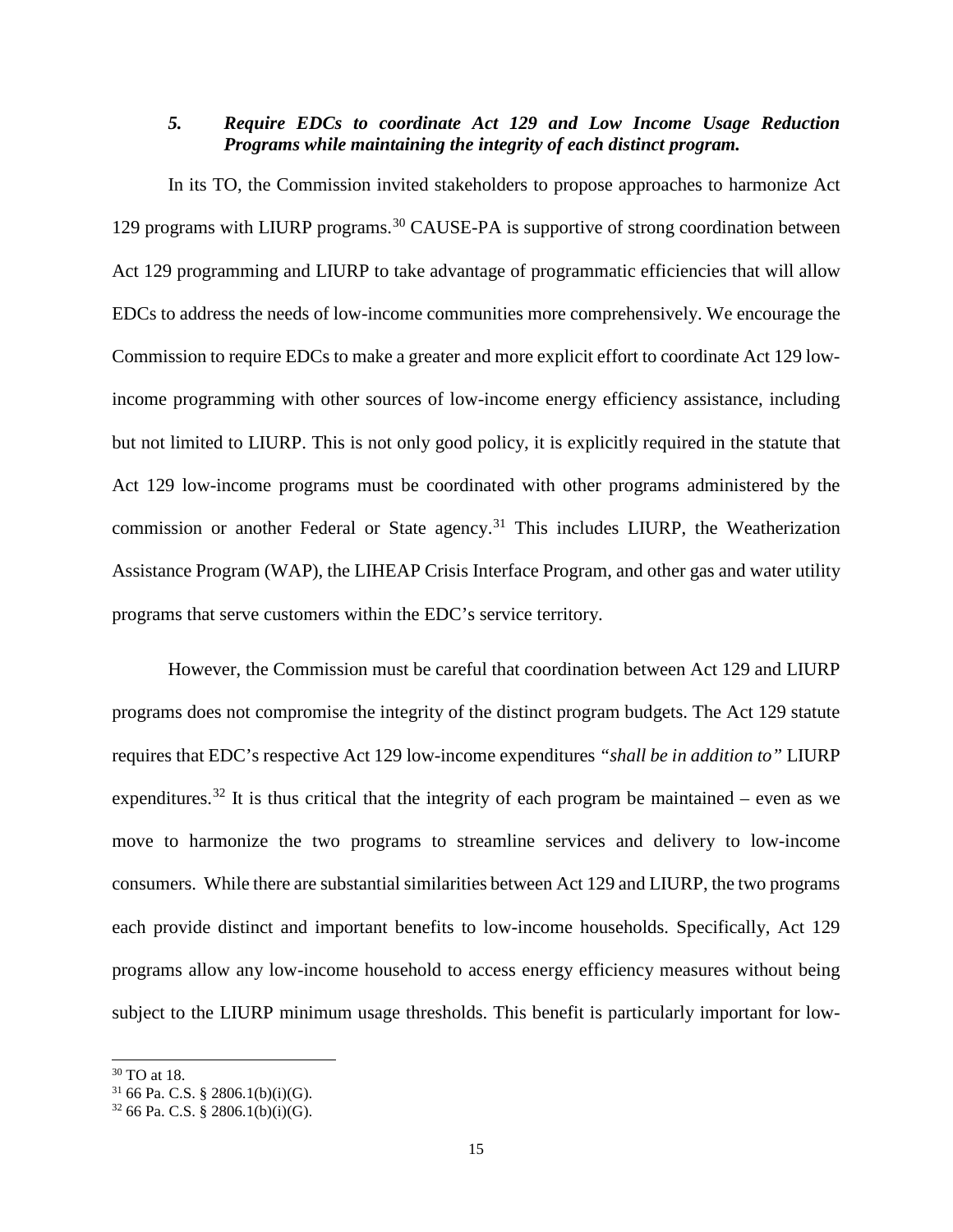income residents in multifamily buildings and small single family homes, who may have relatively high usage but may not meet the usage threshold to qualify for LIURP.<sup>33</sup> LIURP, on the other hand, is specifically designed to target the very highest users to help reduce collections and universal service  $costs<sup>34</sup>$  $costs<sup>34</sup>$  $costs<sup>34</sup>$ . Thus, while coordination must play an important role to leverage resources and improve program reach, the Commission should encourage EDCs to coordinate their Act 129 and LIURP in ways that continue to protect the integrity of these distinct programs.

There are a number of ways that the EDCs could harmonize the two programs, without undermining the integrity of either program. First, the Commission should encourage EDCs to utilize community based organizations who are contracted to perform LIURP work to also perform Act 129 work. Coordinating providers across programs can help limit deferrals, reduce contractor visits (and time off work for the recipient), leverage limited health and safety budgets to help with incidental repairs, and maximize the savings and comfort ultimately achieved for the participant.

EDCs should also standardize application and enrollment forms across their energy efficiency and universal service programs to best match low-income customers to the most comprehensive programming available to suit their circumstances and their need. Standardized applications will more easily facilitate program referrals and limit unnecessary deferrals or rejections. The Commission should, in turn, require EDCs to work with the natural gas utilities in their service territory to standardize application and enrollment forms for Act 129 and LIURP across utilities. Act 129 provides an important compliment to natural gas LIURP programming, ensuring that baseload electric and natural gas systems are treated holistically to reduce overall energy usage in the home on a single visit and creating economies of scale for the utilities,

<span id="page-16-0"></span><sup>&</sup>lt;sup>33</sup> EDCs generally require LIURP participants to have an annual usage of 6,000 kWh. Pa. PUC, BCS, 2018 Report on Universal Service and Collections Performance, at 46 (Dec. 2019).

<span id="page-16-1"></span><sup>&</sup>lt;sup>34</sup> See id.; see also 52 Pa. Code § 58.1.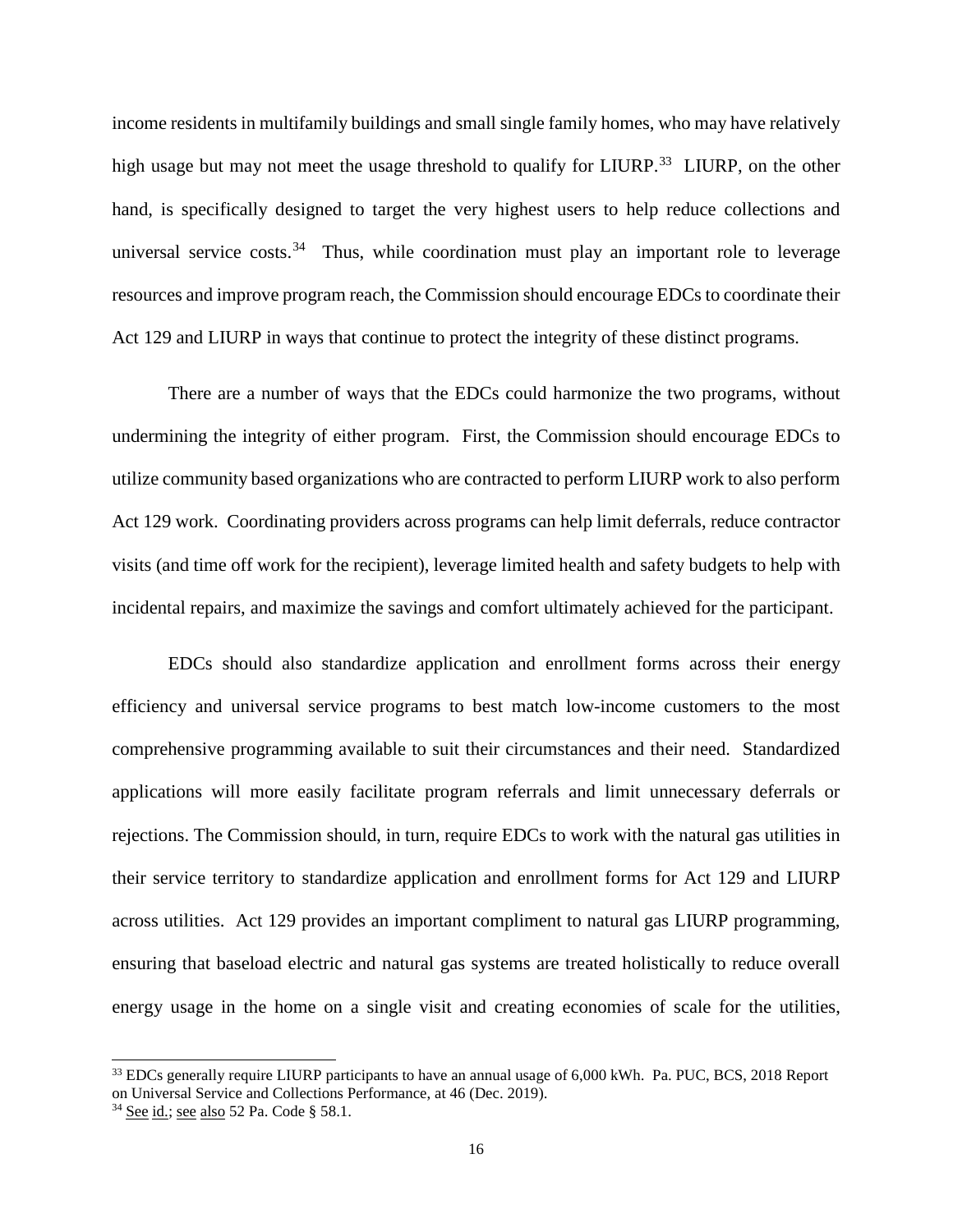participants, and other ratepayers. The standardized forms should request sufficient information and permissions to allow the EDC to provide a referral to programs administered by other utilities or agencies. Treating low-income households holistically can help leverage additional bill savings achieved through energy efficiency, and will improve program outcomes across the board – leading to improved payment rates, reduced uncollectible expenses, and reduced universal service costs over the long term.[35](#page-17-0)

These important steps toward better inter- and intra-program coordination will help leverage scare program dollars and will help route low-income households in need of energy efficiency assistance to the appropriate program or combination of programs to address their needs.

# *6. CAUSE-PA supports the Commission's proposal to limit the low-income savings carryover into Phase IV to savings earned in excess of the Phase III target.*

In the Commission's TO, it proposes to limit savings carry-over to only those savings attained in Phase III in excess of the EDC's targets – excluding any savings previously carried over from Phase II.<sup>[36](#page-17-1)</sup> Moreover, the Commission proposes to only allow EDCs to carry over lowincome savings if they have carryover savings for the entire portfolio of programs in Phase III *and* have Phase III low-income carve-out savings in excess of their Phase III low-income carve-out targets.<sup>37</sup> CAUSE-PA supports the Commission proposal, which appears to strike an appropriate balance – both incentivizing continued programming for the remainder of Phase III and ensuring that savings will remain to be achieved in Phase IV. However, as explained in more detail below, we believe that if EDCs are allowed to carry savings forward from Phase III into Phase IV to meet

<span id="page-17-0"></span><sup>&</sup>lt;sup>35</sup> In its Final Order in the 2021 Total Resource Cost Test proceeding, the Commission determined that there is merit to the contention that low-income energy efficiency programming produces measurable benefits in terms of reduced arrearages, uncollectible debt reduction, and reduced universal service costs, and committed to revisiting the issue in future TRC Test Orders. See 2021 Total Resource Cost (TRC) Test, Final Order, Docket No. M-2019-3006868, at 73 (Dec. 19, 2019).

<span id="page-17-1"></span><sup>36</sup> TO at 23.

<span id="page-17-2"></span><sup>37</sup> Id.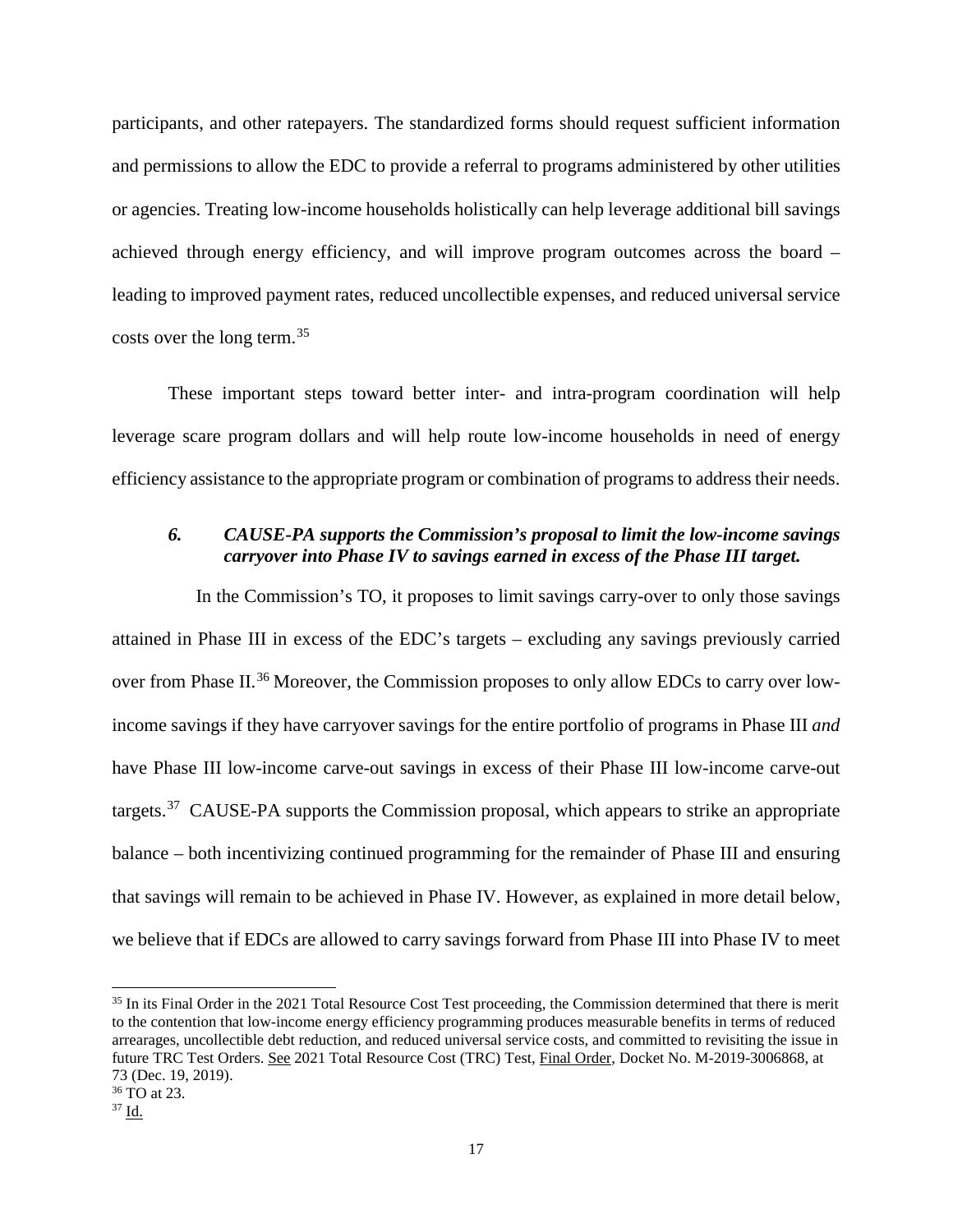their Phase IV savings targets: (1) the targets **must** be adjusted to account for the carryover; and (2) EDCs must be required to use their unspent budget to support additional programming in Phase IV. As explained later in these Comments, we recommend that the excess Phase III funds be used to remediate health and safety measures that impede comprehensive direct install measures for low-income households.

## *7. CAUSE-PA supports the Commission's proposed process to challenge reduction requirements.*

In its TO, the Commission proposed the same petition process for EDCs seeking to challenge the consumption and peak demand reduction requirements as was implemented in previous phases.[38](#page-18-0) CAUSE-PA has no objections to keeping the same challenge process as previous phases and supports the Commission's proposal that any other party may intervene in the EDC-requested hearing and present evidence.<sup>[39](#page-18-1)</sup> However, as this is a fast process, we recommend that EDCs be required to serve its Plan and Petition on all parties to this proceeding, as well as any other stakeholders that have previously participated in Act 129 proceedings. This will allow for all interested stakeholders to have sufficient notice to allow them to intervene in a timely manner.

#### **B. Proposed Reductions in Peak Demand**

## *1. The Commission should continue to encourage EDCs to meet demand reduction goals through energy efficiency measures.*

CAUSE-PA supports the Commission's proposal to allow demand reduction goals to be met through lasting EE measures, rather than short-term demand response savings. We share the Commission's preference for lasting peak demand reductions achieved by energy EE measures, which typically have multiple years of useful life and continue to provide value beyond the year

<span id="page-18-0"></span><sup>&</sup>lt;sup>38</sup> Id. at 23-24.

<span id="page-18-1"></span><sup>39</sup> TO at 24.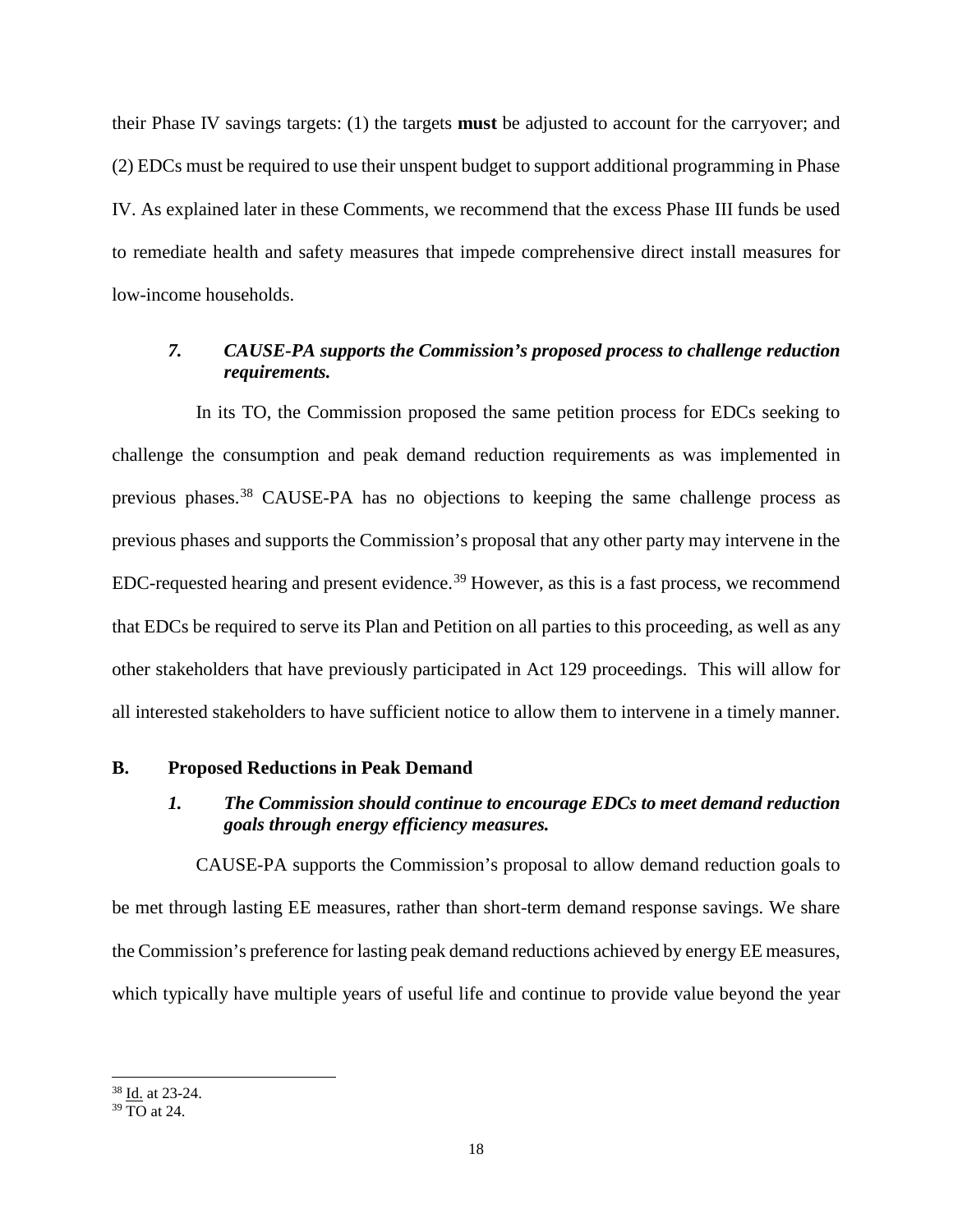in which the savings are claimed.<sup>[40](#page-19-0)</sup> These measures last longer than DDR programming and are available every day rather than just a small number of event days.

## **C. Plan Effectiveness Evaluation Process**

# *1. CAUSE-PA supports the Commission's proposal to improve reporting, and recommends establishing a work group to further standardize reported data.*

The ability of stakeholders to access timely, accurate, and robust information throughout the Plan cycle is vital to the continued ability to evaluate programmatic achievements. For Phase IV, the Commission has proposed to adjust the reporting schedule in the interest of providing reports to the public in a timelier fashion. The Commission has proposed to require EDCs to submit their final annual reports closer to the end of each program year and to submit their semi-annual reports by January 15 of each year. CAUSE-PA supports this adjustment, which will allow stakeholders to be better informed and conduct more meaningful analysis of program budgets and progress toward savings targets with more up to date information.

In addition to improving the timeliness of the reporting requirements, CAUSE-PA urges the Commission to improve low-income program data collection and standardize annual reporting across utilities. Specifically, we believe that improvements must be made to ensure that data for each sector is easy to delineate and track – both on an individual utility basis and comparatively across utilities. As it stands, it is very difficult to delineate between housing types (e.g. single family, multifamily single meter, multifamily master meter) within the low-income sector to better track investments and participation. Comments submitted in this proceeding by the Housing Alliance of Pennsylvania address the inadequacies of multifamily data in further depth. For the sake of brevity, CAUSE-PA will not reiterate those recommendations here, though

<span id="page-19-0"></span> <sup>40</sup> Id. at 34.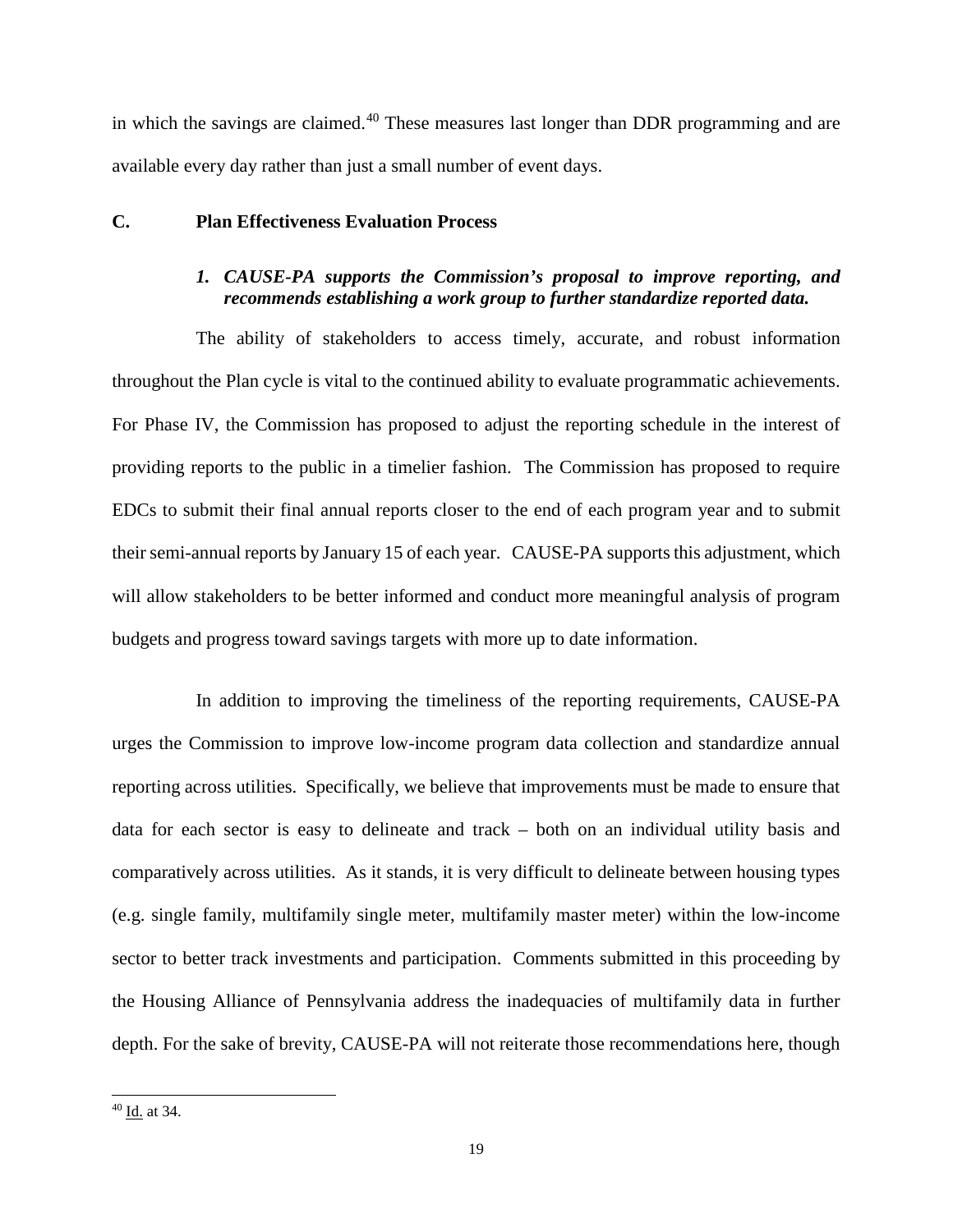we believe those comments raise important points about the critical importance of improving multifamily data and support the Housing Alliance's recommendations to improve data collection and reporting.

In addition to better multifamily data, geographic information about services provided within a utility's service territory is also important to ensure that services are being equitably provided across a utility service territory – and not simply in areas with the highest density, to those in close proximity to a utility or contractor headquarters, or other factors which may result in uneven investment of resources.

CAUSE-PA recognizes that there are sometimes limitations in utility reporting capabilities that may prevent full standardization of reporting across utilities; however, that does not mean that an earnest effort should not be made to improve the usefulness of these reports. We recommend that the Commission establish a working group to standardize reporting requirements. In its Final Implementation Order, the Commission should establish a timeline for the work group to meet and develop standardized reporting requirements for consideration and adoption by the Commission. Importantly, this work group should be required to complete its work before the EDCs file their EE&C Plans to ensure that any changes are in place before Phase IV begins.

#### **E. Benefit – Cost Analysis approval Process**

#### **1.** *The Commission should examine the impact of Act 129 low-income programs on universal service and collections costs.*

Properly implemented Act 129 low-income programs help reduce energy consumption among low-income households, which should result in lower monthly bills and, in turn, reduced universal service and collection costs for EDCs. In its Comments on the TRC Tentative Order, the Pennsylvania Energy Efficiency for All Coalition (PA-EEFA) urged the Commission to include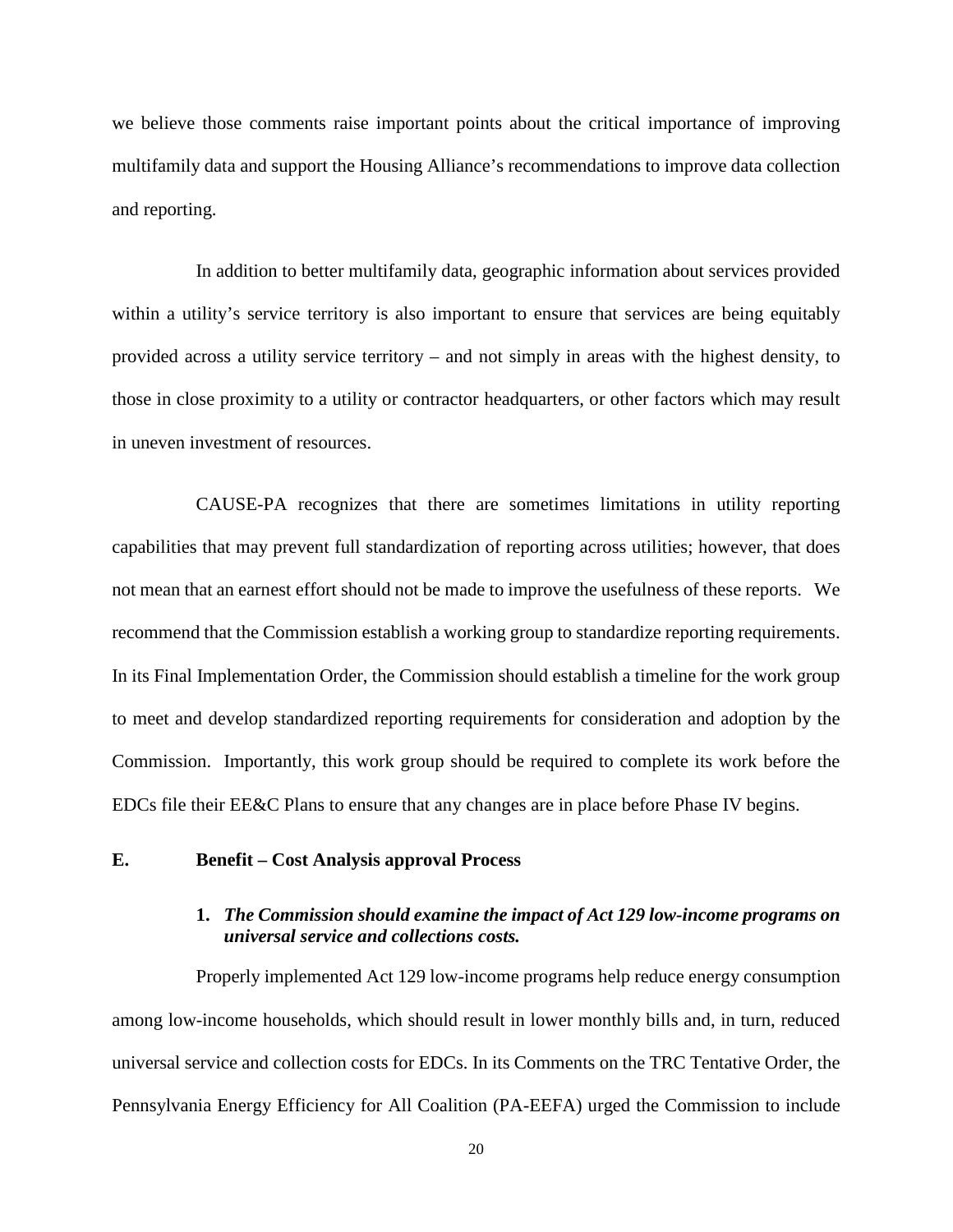reduced universal service and uncollectible expenses in its TRC calculation, stating that these benefits are both quantifiable and clearly associated with the monetary cost of supplying service.<sup>[41](#page-21-0)</sup> In the TRC Final Order, the Commission declined to include these benefits in the TRC calculation for Phase IV; however, it determined that PA-EEFA's comments regarding reduced arrearages and uncollected debt in the low-income sector merited further investigation. [42](#page-21-1) The Commission stated that it would direct the Phase IV SWE to study the impacts of EDC low-income programs on collections, and make recommendations regarding the appropriateness and magnitude of such a benefit for consideration in future TRC Test Orders.<sup>[43](#page-21-2)</sup> However, the Market Potential Study does not contain any mention of the impacts of Act 129 low-income programs on collections or universal service costs. CAUSE-PA respectfully requests that the Commission clarify whether it has and/or when it intends to require the SWE to investigate the potential for Act 129 to reduce uncollectible and universal service expenses. To the extent the SWE has already investigated this savings potential, we urge the Commission to provide the relevant data to stakeholders and to more clearly explain when it intends to make recommendations about the inclusion of these benefits in future TRC Test Orders. On the other hand, if the Commission did not intend for this investigation to occur until the end of Phase IV, in assessing the potential for a future Phase V, we urge the Commission to lay the groundwork for that analysis now by identifying any data points necessary to perform this analysis. This data could potentially be identified in the context of the data work group recommended above.

<span id="page-21-0"></span><sup>&</sup>lt;sup>41</sup> See Phase IV TRC Final Order at 71; See also Phase IV TRC Tentative Order, PA-EEFA Comments at 6-9.

<span id="page-21-1"></span><sup>42</sup> TRC Final Order at 70, 73.

<span id="page-21-2"></span><sup>43</sup> Id. at 73.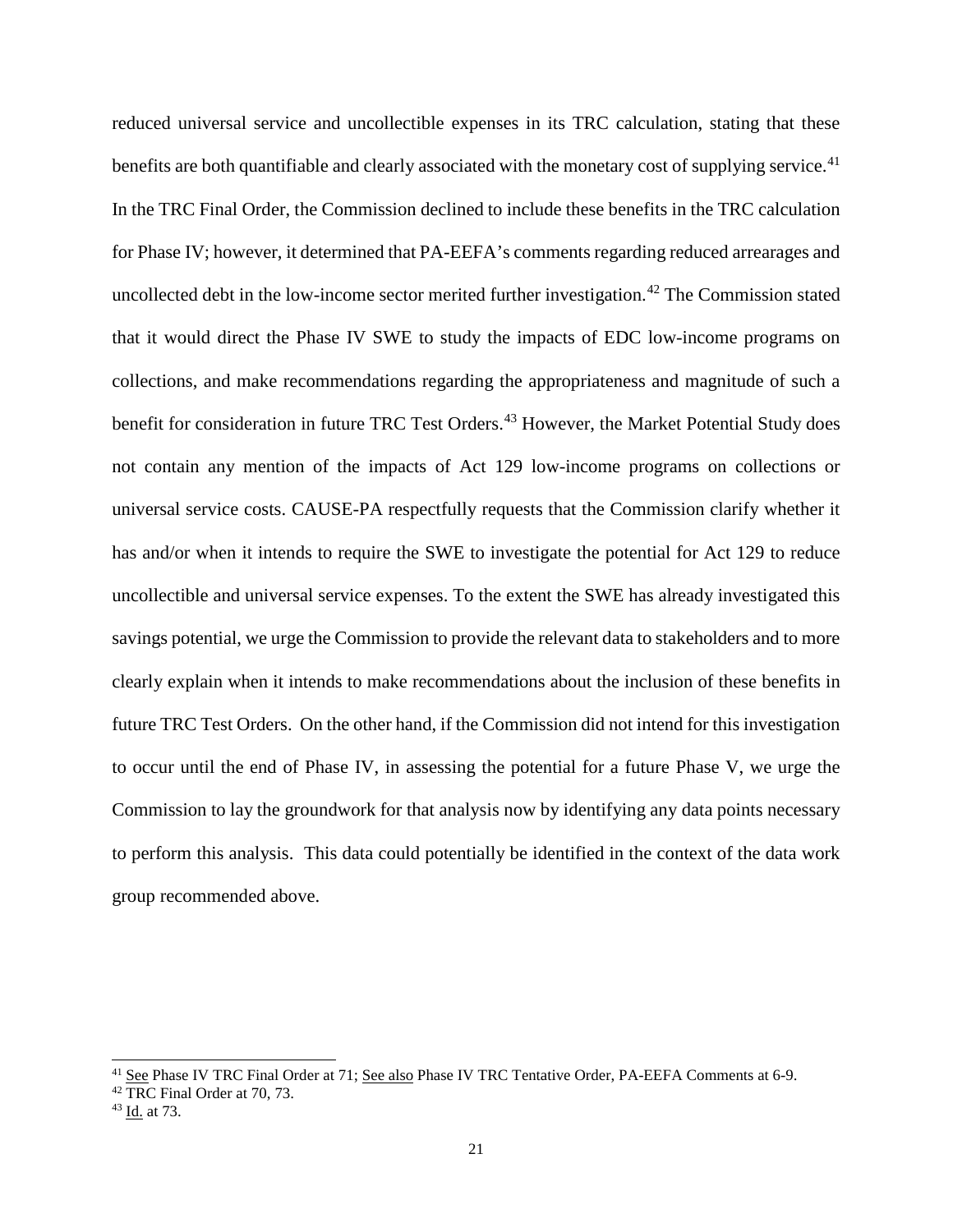#### **F. Procedures to Require Competitive Bidding and Approval of Contracts with CSPs**

## *1. The Commission should clarify the criteria that would disqualify employees and contractors from having contact with customers or entering their homes.*

In Phase IV, the Commission proposes to require that "CSPs agree that employees and contractors who will enter a customer's home or have personal contact with a customer will undergo criminal and other pertinent background checks."<sup>[44](#page-22-0)</sup> Customer safety is of paramount concern, and we support requiring background checks for CSPs and their contractors before allowing an employee to go to or enter a consumer's home. However, we believe that it is important to provide guidance about what should disqualify an employee or contractor from having personal contact with customers or entering their homes. As drafted, CAUSE-PA is concerned about that the lack of specificity in the Commission's guidance. The energy efficiency industry is a growing field, and the Commission should take steps to ensure that opportunities for low-level, non-violent offenders are not unduly restricted. The existence of a criminal record alone – without any context or parameters for consideration of the circumstances – should not end a person's ability to join a skilled labor force such as energy efficiency. Importantly, policies that enact a complete bar on employment based on the existence of past charges or minor convictions disproportionately impacts minority and low-income communities – interfering with the ability to develop a diverse energy efficiency workforce in Pennsylvania.<sup>[45](#page-22-1)</sup> To that end, we recommend that the Commission provide specific guidance about the types of offenses that should disqualify an employee or

<span id="page-22-0"></span> <sup>44</sup> TO at 61.

<span id="page-22-1"></span><sup>&</sup>lt;sup>45</sup> "The stigma of a criminal record in the labor market is more pronounced for people of color, who already face massive disparities compared with whites in employment and wages. Racial disparities in policing exacerbate any racism job applicants of color face, forcing more and more people to cope with the stigma associated with a criminal record and discrimination based on skin color." Urban Institute, Ban the Box and Racial Discrimination: A Review of the Evidence and Policy Recommendations (Feb. 2017),

[https://www.urban.org/sites/default/files/publication/88366/ban\\_the\\_box\\_and\\_racial\\_discrimination.pdf](https://www.urban.org/sites/default/files/publication/88366/ban_the_box_and_racial_discrimination.pdf)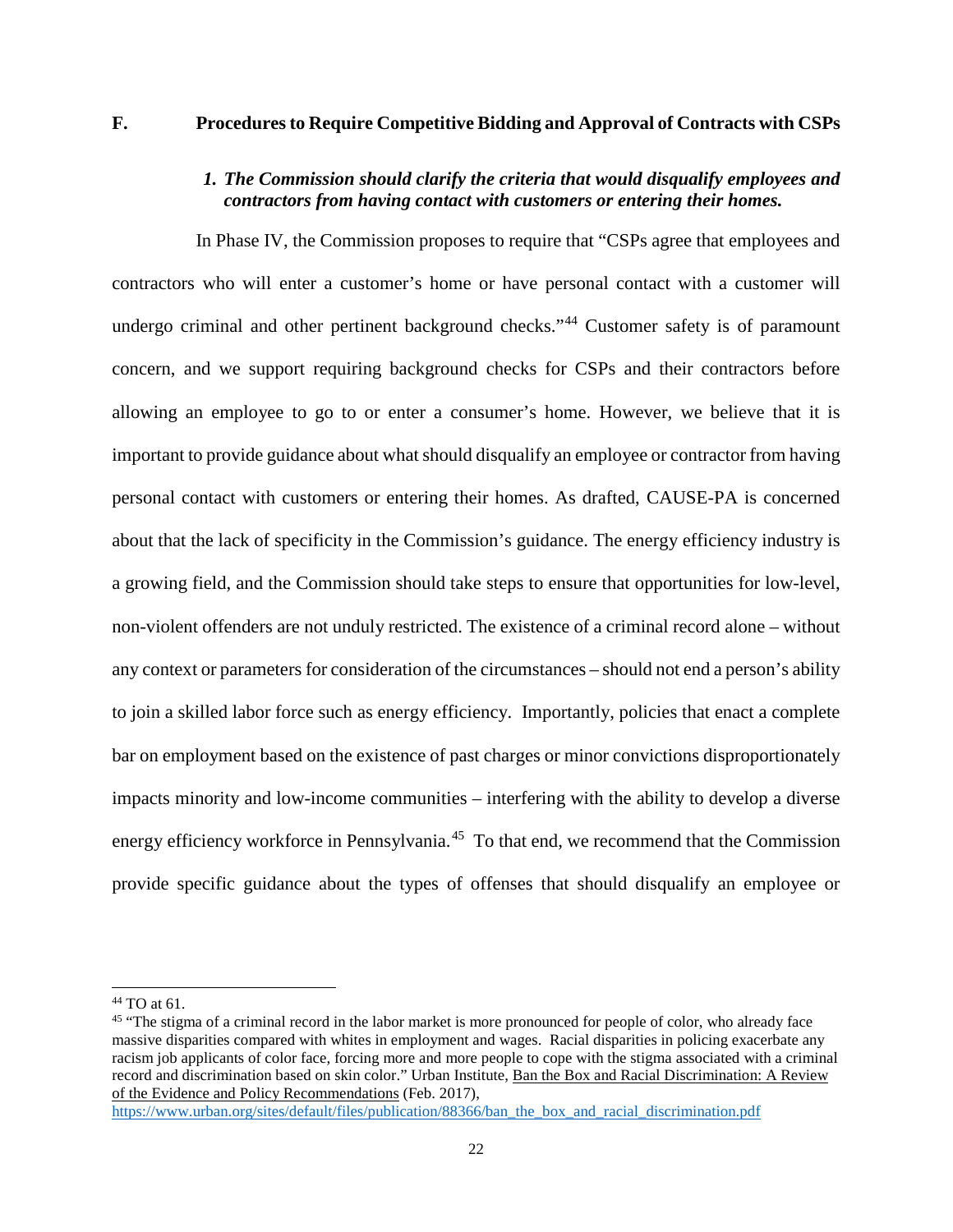contractor from participating in certain EE activities, and ensure that low-level, non-violent offenses do not bar individuals from employment opportunities created by EE&C programs.

#### **G. EDC Cost Recovery**

# *1. The Commission should require EDCs to report non-incentive delivery and installation costs separately from program support and back-office administrative costs.*

In its TO, the Commission proposes to classify all EE&C program costs as either incentive or administrative.<sup>[46](#page-23-0)</sup> CAUSE-PA recommends that the Commission require utilities to further delineate "administrative costs" to allow for improved comparative analysis in determining whether costs are just and reasonable. Costs associated with delivery and installation of available measures should be tracked separately from costs associated with back-office administrative and program support tasks. Delivery and installation related costs are very different from back-office administrative support, application processing, and promotional costs. These two distinct forms of administrative costs should be proposed, tracked, and reported separately to allow for improved Commission oversight and stakeholder input.

# *2. The Commission is right not to address alternative rate structures, which require comprehensive evaluation in a rate case proceeding.*

In the TO, the Commission indicated that it will not address or consider alternative rates or rate mechanisms permitted in Section 1330 of the Code, such as decoupling mechanisms or performance-based rates, in this proceeding.[47](#page-23-1) CAUSE-PA supports this decision, as these types of rate structures are novel and complicated and require detailed evaluations beyond what is possible in the context of this proceeding. Section 1330 requires that any such rate structure be proposed within the context of a rate case where it can be evaluated by various stakeholders

<span id="page-23-0"></span> $46$  TO at 65.

<span id="page-23-1"></span><sup>47</sup> Id. at 68.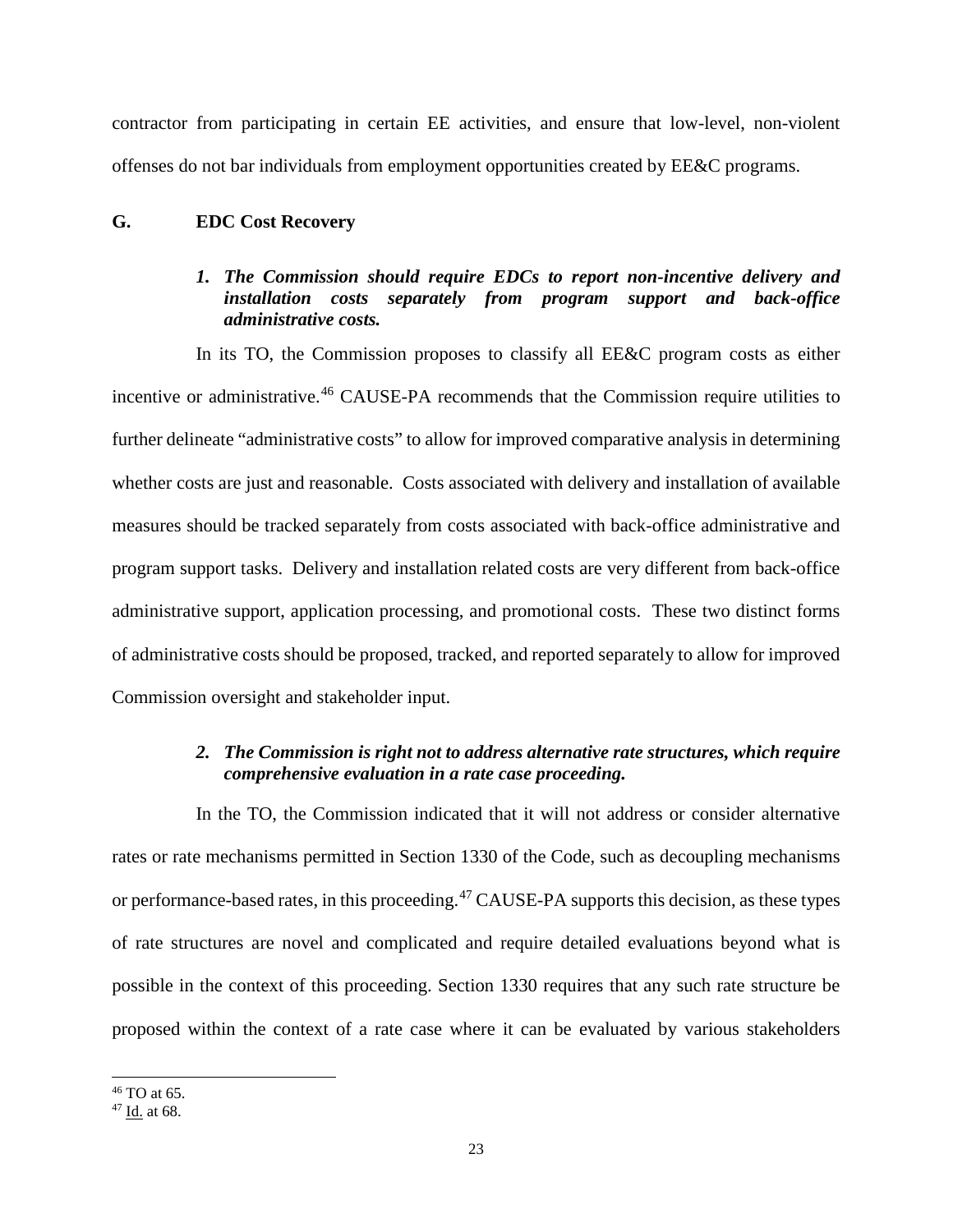including experts at the Commission's Bureau of Investigation and Enforcement, the Office of Consumer Advocate, and the Office of Small Business Advocate.<sup>[48](#page-24-0)</sup> Thus, it is clear from a plain reading of the statute that the consideration of alternative ratemaking processes is not appropriate in this proceeding.

## **3.** *EDCs should carry over excess budget to Phase IV to be used to offset the cost of health and safety measures to facilitate comprehensive energy efficiency installation.*

In its TO, the Commission proposes to not allow EDCs to carry over excess Phase III budgets into Phase IV, stating it believes it is not sound policy to continue spending Phase III budgets in Phase IV on Phase IV plan implementation when those monies could be refunded back to the appropriate rate classes.<sup>[49](#page-24-1)</sup> CAUSE-PA opposes the Commission's decision to not carry over Phase IV budget – especially given the Commission's decision to allow utilities to carry over savings from Phase III. We urge the Commission to reconsider its decision in light of the consistent ability of the utilities to achieve savings targets without fully expending their available budgets. In our view, this means that the savings targets are too low – not that cost effective energy efficiency opportunities should be lost.

Thus far, EDCs have been able to achieve their savings targets and remain under budget. This is due in part to the ability to achieve savings through indirect measures, such as upstream lighting programs, which allow big savings at a small cost, but do not provide the same level of consumer benefits and long term savings as direct measures. As discussed above, direct installation of comprehensive energy efficiency measures is critical to ensure that Act 129 drives meaningful bill and energy savings to participants over the long term. Given EDCs consistently

<span id="page-24-0"></span> $48$  See 66 Pa.C.S. §1330(b)(1).

<span id="page-24-1"></span> $49 \overline{TO}$  at 69.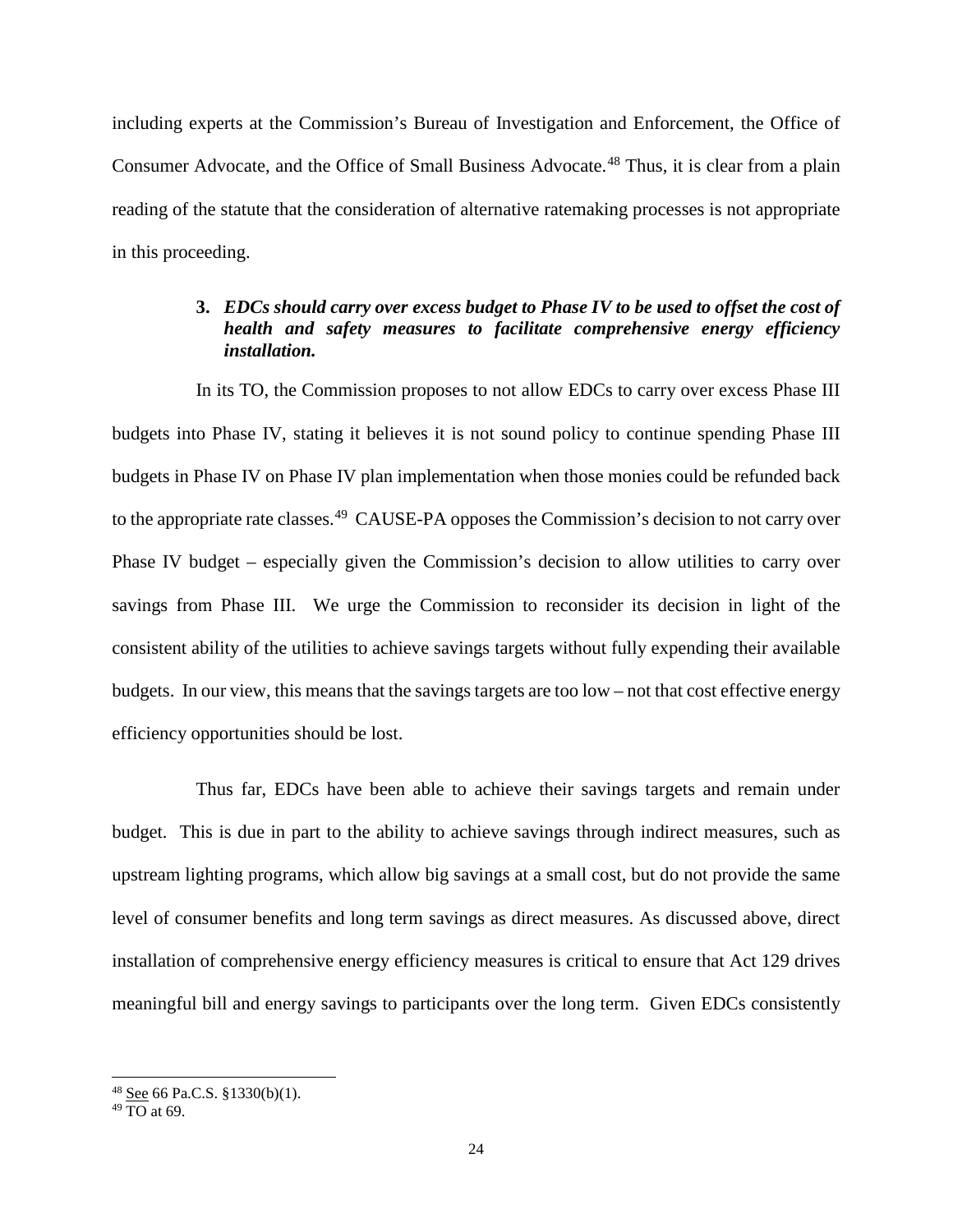underspend their Act 129 budgets between each phase, the Commission should take steps to ensure that EDCs are appropriately focused on comprehensive and direct install measures. Specifically, the Commission should set much higher targets for Phase IV consistent with the achievable savings targets identified by the SWE, and should establish specific requirements for residential and lowincome direct-install measures consistent with our recommendations above. The benefit of additional usage reduction furthers the goals of the Act and far outweighs the fractional savings that would otherwise be returned to individual consumers through their bill.

Regarding the use of excess Phase III budgets, we recommend that the unspent Phase III dollars be rolled over to Phase IV, and used to offset the cost of health and safety measures that are often critical to enabling a comprehensive energy efficiency installation – with deep savings potential – to be completed. While health and safety measures often do not directly save energy, they contribute to overall savings by removing impediments to comprehensive measures that will allow deep and lasting savings.

Health and safety issues are a major impediment to providing comprehensive energy efficiency measures. Allowing carryover funds to remediate these issues will lead to more comprehensive and long lasting energy savings overall. While some of these issues may be remediated through an EDC's LIURP, many necessary measures are cost prohibitive and cannot be performed due to health and safety spending caps within the individual programs.<sup>[50](#page-25-0)</sup> If contractors are unable to identify alternative funding sources to remediate the health and safety issues, comprehensive measures never happen and customers are left in dangerous conditions. At

<span id="page-25-0"></span> <sup>50</sup> See *PPL Electric Utilities Universal Service Programs, Final Evaluation Report, October 2014* at 55; See also *FirstEnergy Universal Service Programs Final Evaluation Report, January 2017*, at 42-43.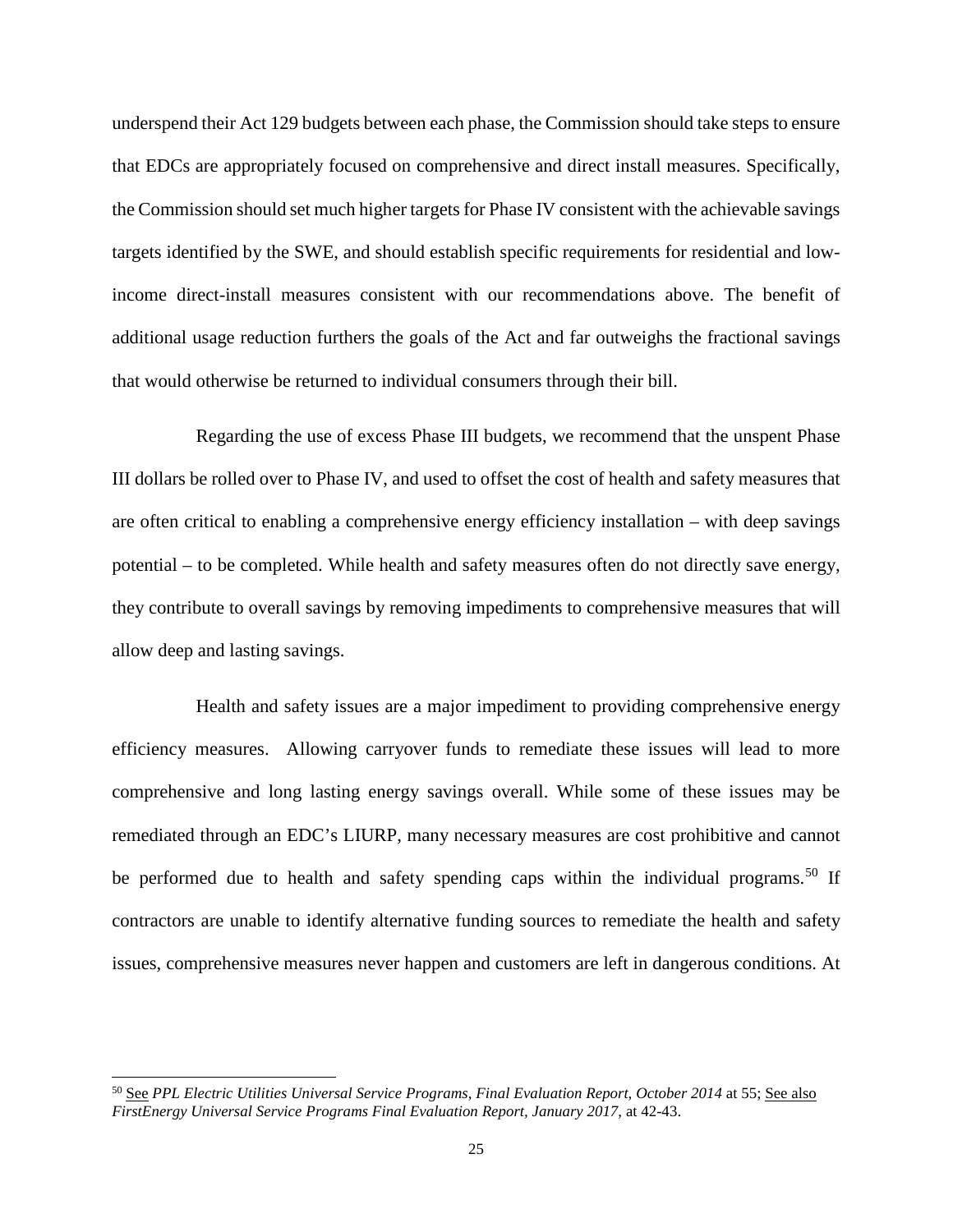the same time, significant resources have often already been invested before a health and safety impediment is discovered – causing work to stop and program dollars to go to waste.

Even in the absence of energy savings, health and safety measures provide value and further the goals of the Act. For example, PPL has indicated that health and safety measures are an important component of its WRAP program and while some measures did not save energy they actually *saved lives*. [51](#page-26-0) Of course, some health and safety measures, such as the repair or replacement of unsafe or inoperable heating systems, do provide substantial energy savings. For instance, Columbia Gas reported in its last LIURP evaluation that it achieved significant energy savings by upgrading or replacing inefficient or unsafe heating systems.<sup>[52](#page-26-1)</sup> By allowing excess Phase III funds to be used for health and safety measures, the Commission will help EDCs achieve additional savings that would not otherwise be possible, while at the same time protecting their customers from existing health and safety hazards. Reinvestment of Act 129 budgets back into the program will serve a greater public purpose and result in more impactful results.

## *4. CAP Customers and confirmed low-income customers should be excluded from EE&C Riders*.

In its TO, the Commission acknowledges its concern for the difficulty that low-income customers experience paying their bills, but proposes that they be required to pay EE&C costs. The Commission explains that it would be too difficult to determine a way to exclude customers from the allocation of EE&C costs within their customer class.<sup>[53](#page-26-2)</sup> We respectfully request that the Commission reconsider this decision with respect to the applicability of the EE&C rider to CAP

<span id="page-26-1"></span> $52$  Columbia Gas reports homes that had a furnace replaced saw an average of 26 percent savings, while homes whose system was upgraded experienced an average of 19 percent savings. See *Columbia Gas of Pennsylvania, Inc.'s 2017 Impact Evaluation of its Universal Service and Energy Conservation Programs Submitted in Compliance with 52 Pa. Code§ 62.4* at 62.

<span id="page-26-0"></span> <sup>51</sup> See *PPL Electric Utilities Universal Service Programs, Final Evaluation Report, October 2014* at 200-201.

<span id="page-26-2"></span><sup>53</sup> TO at 72-73.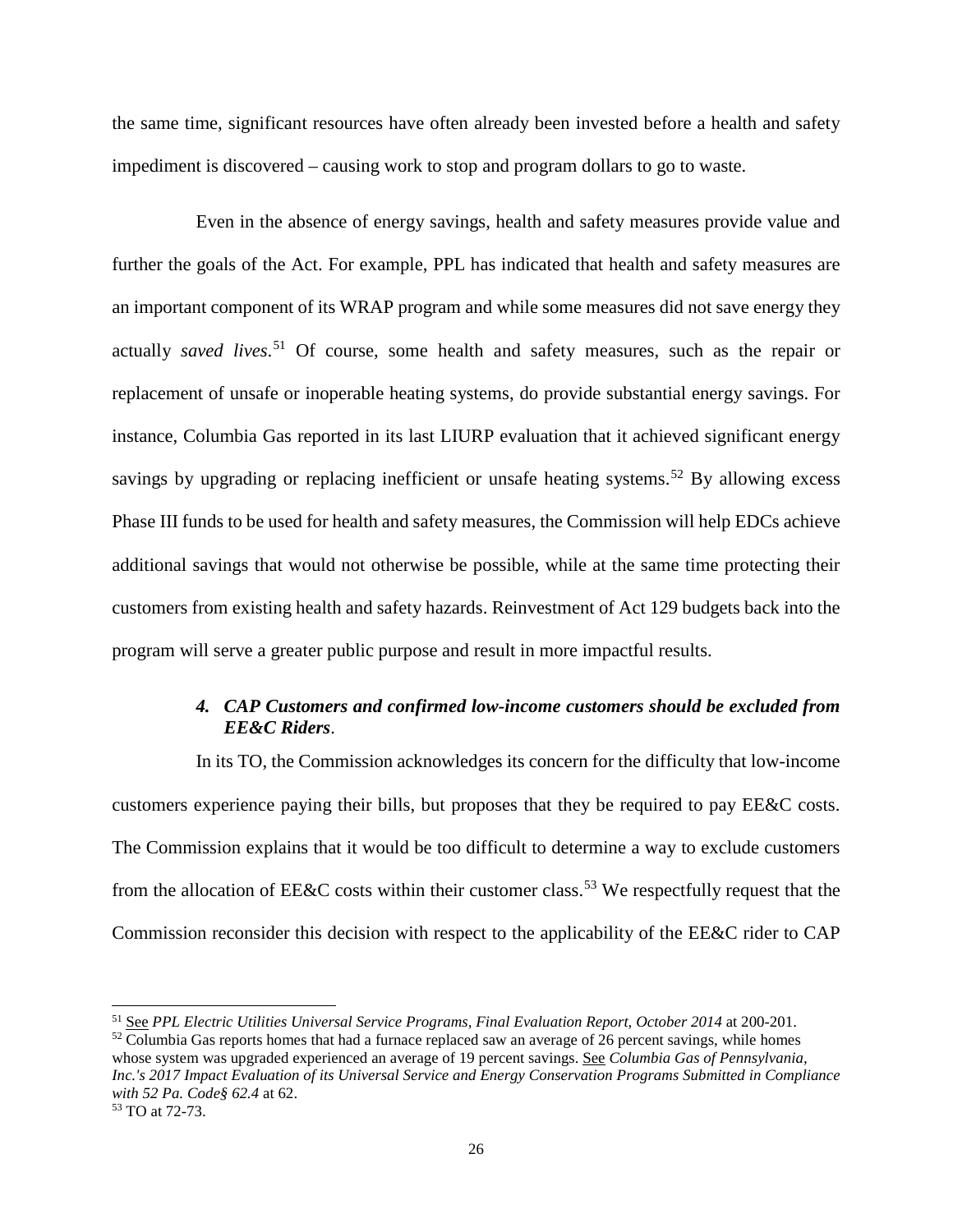customers. By requiring CAP customers to pay an EE&C rider, residential customers that pay for CAP bear a disproportionate level of costs for EE&C programming. While many low-income customers are not enrolled in CAP, and would continue to pay the rider charges, it would help avoid added costs for both CAP customers and the ratepayers that pay for CAP.

Notably, it should not be difficult to exclude CAP customers from the EE&C rider. Several utilities already exclude CAP customers from the universal service rider for this same reason: to reduce the costs on CAP customers and other residential customers who pay for the program. Duquesne Light, Columbia Gas, Peoples Gas, Philadelphia Gas Works, National Fuel Gas, and UGI Utilities all recover CAP costs exclusively from *non*-CAP residential customers through their respective universal service rider. [54](#page-27-0) Other EDCs should be able to develop a similar process to exclude CAP customers from EE&C rider charges.

#### **IV. CONCLUSION**

CAUSE-PA urges the Commission to take steps to ensure that low-income households are appropriately served by Phase IV EE&C programs in ways that provide high levels of customer benefits and appreciable bill savings. We respectfully request that the Commission issue a Final Order reflecting our recommendations, including:

- Require EE&C plans to present comprehensive programs with a mix of measures capable of producing appreciable bill savings with *at least one comprehensive program that includes deep measures for low-income households*.
- Require EDCs to meet a specific target for comprehensive programming and long-term measures as a percentage of the residential sector budget.

<span id="page-27-0"></span><sup>&</sup>lt;sup>54</sup> Columbia, NFG, Peoples, PGW and UGI also recover CAP costs exclusively from Non-CAP customers. See 2018 Universal Service Report, Append. 6.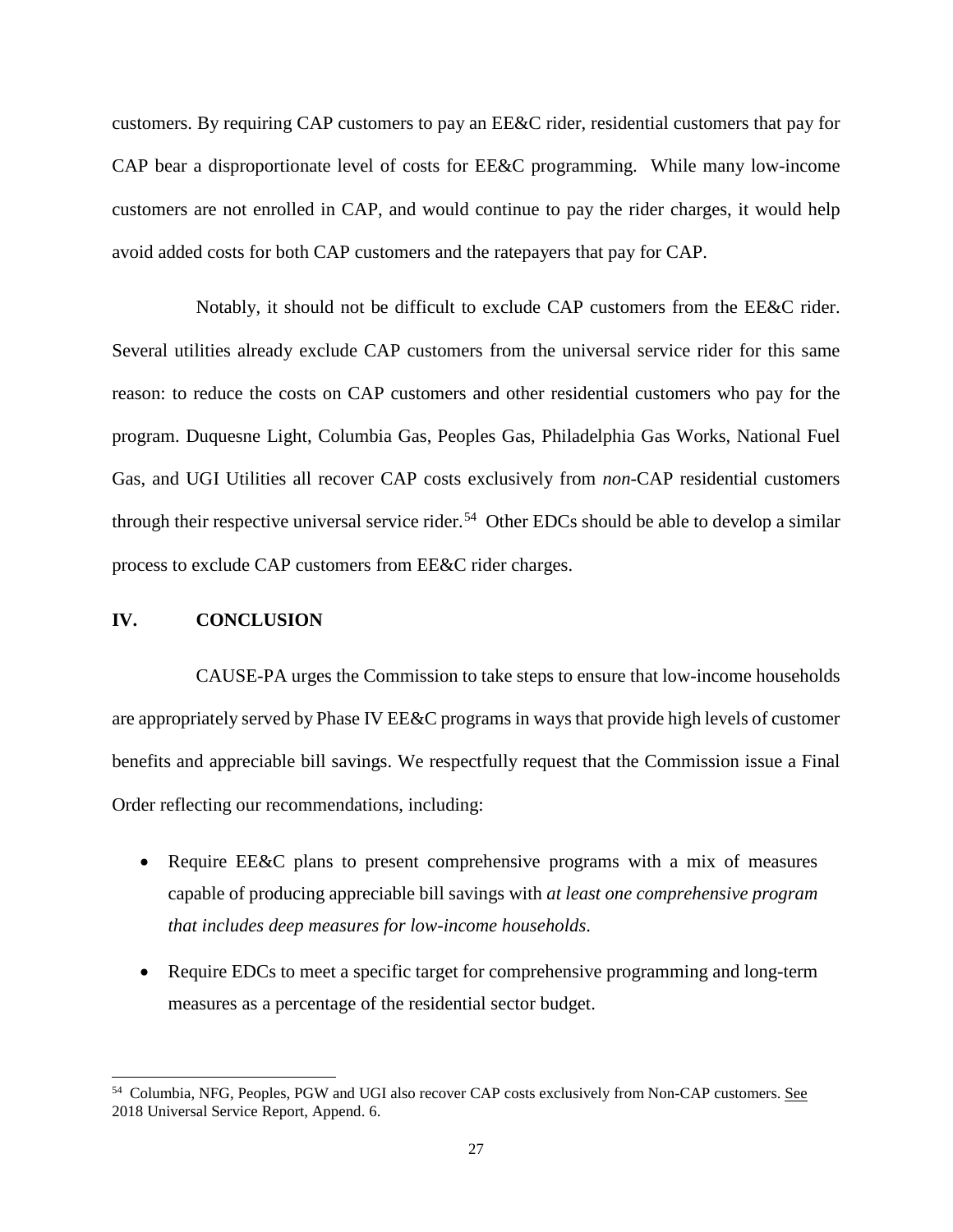- Increase the low-income savings carveout to 6.5 percent.
- Establish a minimum direct-install requirement for residential low-income savings that excludes savings from home energy reports, efficiency kits, giveaways, upstream lighting, rebates, and other shallow measures.
- Establish a 20 percent savings target for affordable multifamily units within the lowincome sector.
- Require EDCs and conservation service providers to coordinate with the Pennsylvania Housing Finance Agency to identify buildings for remediation and explore the possibility of leveraging additional funding for the programs.
- Encourage EDCs to utilize community based organizations who are contracted to perform LIURP work to also perform Act 129 work.
- Require standardized application and enrollment forms across their energy efficiency and universal service programs.
- Require EDCs to work with the natural gas utilities in their service territory to standardize application and enrollment forms for Act 129 and LIURP across utilities.
- Require EDCs to serve any petition to challenge reduction requirements on all parties to this proceeding and any other stakeholders that have previously participated in Act 129 proceedings.
- Develop of a working group to address whether services are being equitably provided across each utility's service territory and establish a timeline for the work group to meet and develop standardized reporting requirements for consideration by the Commission.
- Clarify whether it has and/or when it intends to require the SWE to investigate the potential for Act 129 to reduce uncollectible and universal service expenses and provide the relevant data to stakeholders if available.
- Provide additional guidance for when information learned through a background check disqualifies an applicant from performing energy efficiency work in a home.